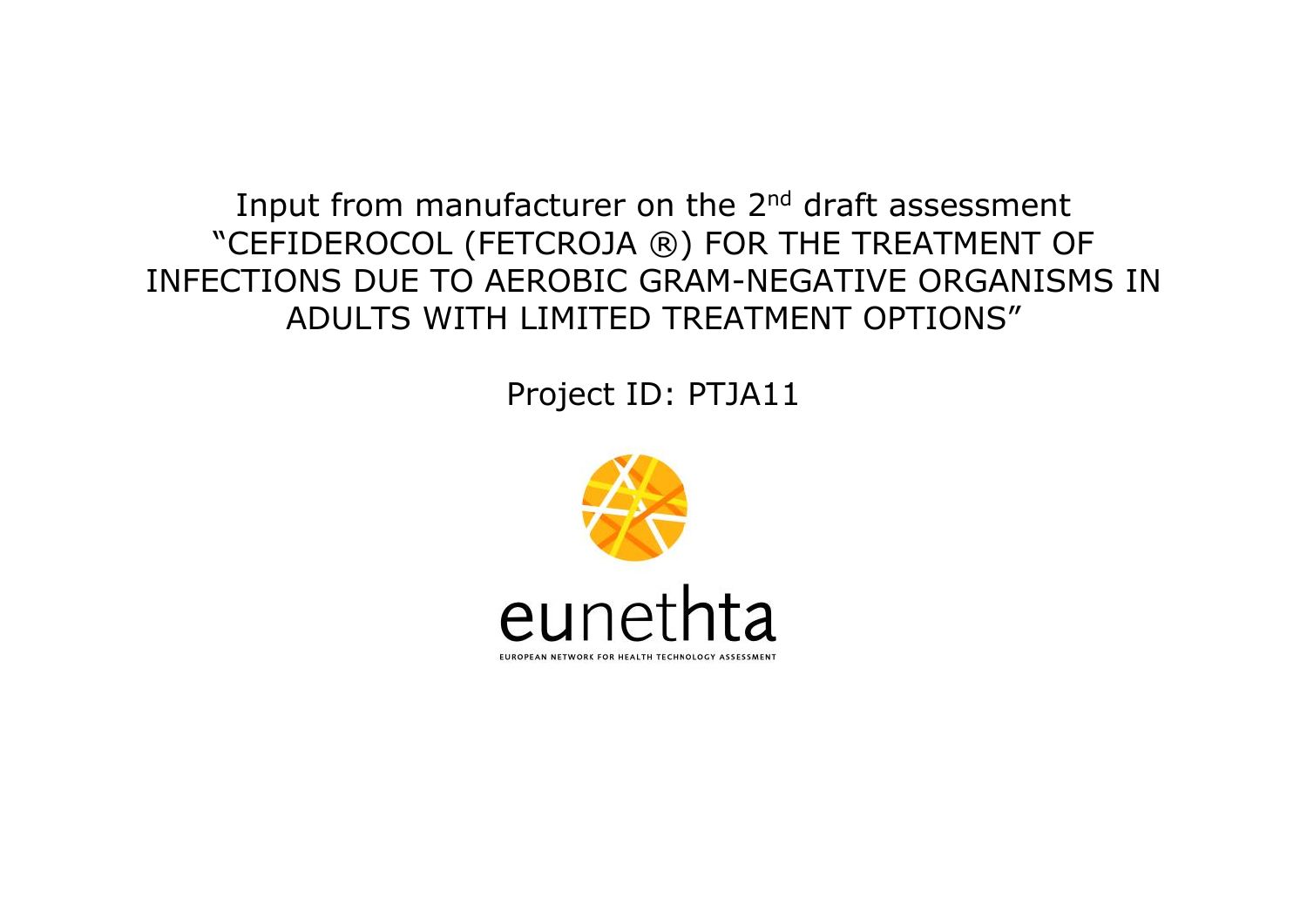

Comments on the 2<sup>nd</sup> draft rapid assessment on cefiderocol (fetcroja ®) for the treatment of infections due to aerobic gram-negative organisms in adults with limited treatment options

The objective of this reviewer form is to standardise the process of the factual accuracy check of the rapid relative effectiveness assessments.

The 2<sup>nd</sup> version of the Rapid Assessment of cefiderocol (fetcroja ®) for the treatment of infections due to aerobic gram-negative organisms in adults with limited treatment options was open to review by the manufacturer [Shionogi] between **01/06/2020 and 05/06/2020**.

Comments received from:

**Market Authorisation Holder Shionogi**

All received comments are formally responded in this combined document, to be published on the EUnetHTA website, name of organisation/institution (or individual names of the reviewers/affiliations) disclosed.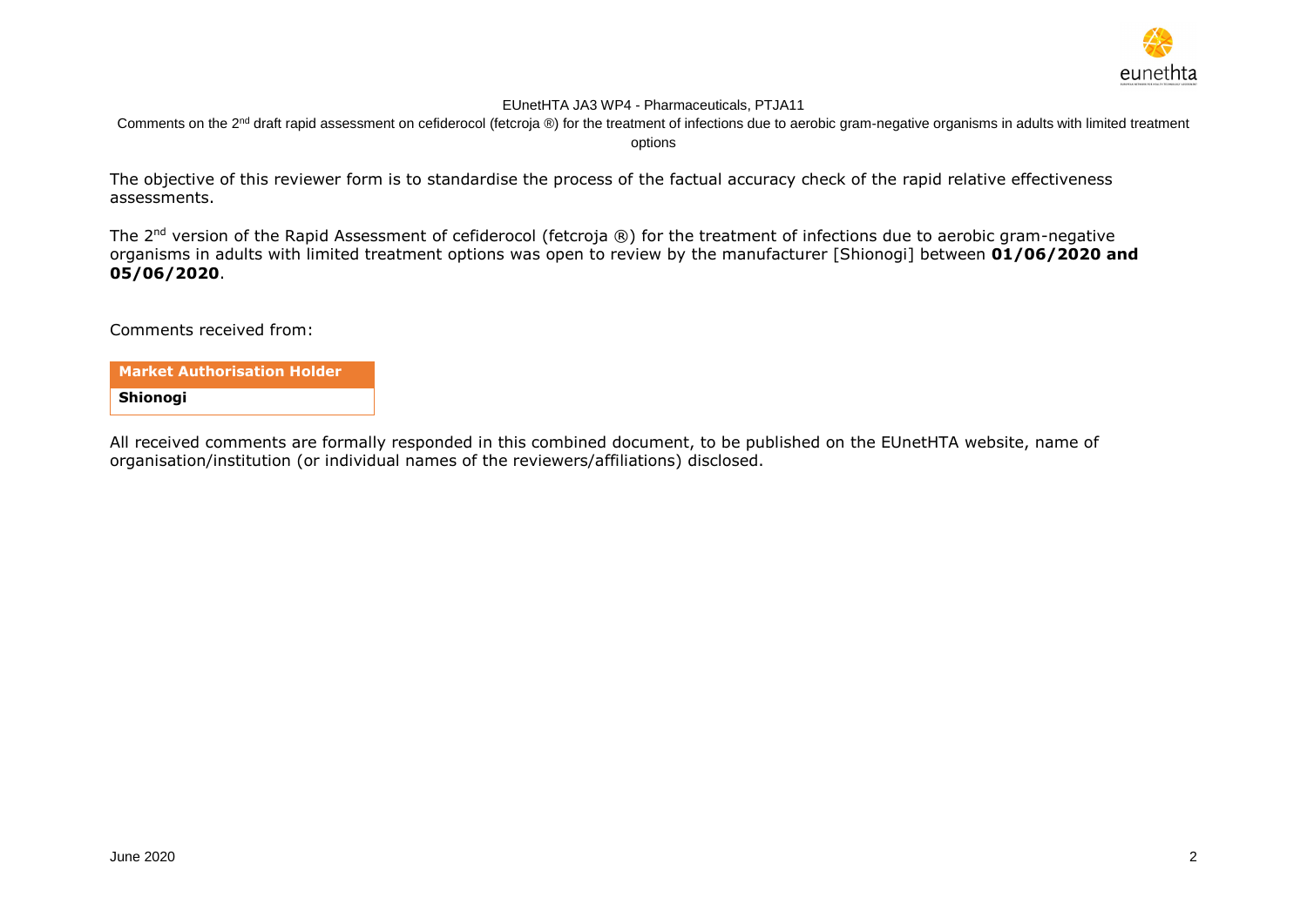

Comments on the 2<sup>nd</sup> draft rapid assessment on cefiderocol (fetcroja ®) for the treatment of infections due to aerobic gram-negative organisms in adults with limited treatment

options

Comments from Market Authorisation Holder [Shionogi]

| Page                                                                | Line                                                                                        | Comment                                                                                                                                                                                                                                                                                                                                                                                                                                                                                                                                                                                                                                                   | Character of<br>comment | Reply from author                                                                                                                                                                                                                                                                |
|---------------------------------------------------------------------|---------------------------------------------------------------------------------------------|-----------------------------------------------------------------------------------------------------------------------------------------------------------------------------------------------------------------------------------------------------------------------------------------------------------------------------------------------------------------------------------------------------------------------------------------------------------------------------------------------------------------------------------------------------------------------------------------------------------------------------------------------------------|-------------------------|----------------------------------------------------------------------------------------------------------------------------------------------------------------------------------------------------------------------------------------------------------------------------------|
| 10<br>And<br>27                                                     | 27 and 28<br>And<br>Lines 4-5                                                               | Sentence states that in CREDIBLE trial cefiderocol was compared<br>with BAT, but this was a descriptive only study, where no<br>comparisons are conducted; both the outcomes of the trials are<br>described but there is no comparison;<br>propose to rephrase to: () multicentre study describing the<br>outcomes for cefiderocol compared with or best available therapy<br>(BAT) in 152 hospitalised adults ()                                                                                                                                                                                                                                         | $\mathbf{1}$            | Proposed change not incorporated<br>as "descriptive" was already<br>stated in the assessment report.                                                                                                                                                                             |
| $\mathbf{1}$                                                        | Table on line 14                                                                            | Incomplete information:<br>Original assessment team included in the project plan should be<br>included in the table and reasons for change should be discussed<br>for transparency, including the change in the author team from<br>AIFA to NOMA, the change in the co-author team from NOMA to<br>ZIN and the drop out of IQWIG, due to COVID-19 understandably<br>lack of resources, all occurring very late in the process (April<br>2020), with impact in the timelines. Also should be noted that<br>ZIN did not participate in the scoping meeting held with the MAH,<br>and NOMA participated in this meeting as co-authors in this<br>assessment. | $\mathbf{1}$            | Comment is outside the scope of a<br>factual accuracy check. We have<br>documented in the <b>Project Plan</b><br>that a change in timeline and<br>authoring team was necessary.<br>However, for transparency we<br>have documented this again in the<br>final assessment report. |
| 8                                                                   | $\overline{7}$                                                                              | Sentence incoherent.<br>Proposed revised text: () MDR bacterial infections (3). The<br>prevalence                                                                                                                                                                                                                                                                                                                                                                                                                                                                                                                                                         | 3                       | Comment is outside the scope of a<br>factual accuracy check, but this<br>was corrected by the medical<br>editor                                                                                                                                                                  |
| 10<br>67<br>And<br>elsewhere<br>where<br>referring to<br>this study | 24 and 44<br>(page 10)<br>12 (page 67)<br>And elsewhere<br>where referring<br>to this study | Sentence inaccurate: the PK/PD study should be referred to as<br>retrospective comparative study as was detailed by the authors in<br>the list of scoping questions; propose to new text:<br>PK/PD modelling simulation retrospective comparative PK/PD<br>study                                                                                                                                                                                                                                                                                                                                                                                          | $\mathbf{1}$            | Suggestion incorporated as<br>"retrospective comparative PK/PD<br>analysis"                                                                                                                                                                                                      |
| 10                                                                  | 39-40                                                                                       | Sentence unclear: suggest the following wording:<br>() carbapenem non-susceptible pathogens (SIDERO-CR) and<br>including CarbNS Enterobacteriaceae ()                                                                                                                                                                                                                                                                                                                                                                                                                                                                                                     | 3                       | Comment is outside the scope of a<br>factual accuracy check, but this<br>was corrected by the medical<br>editor                                                                                                                                                                  |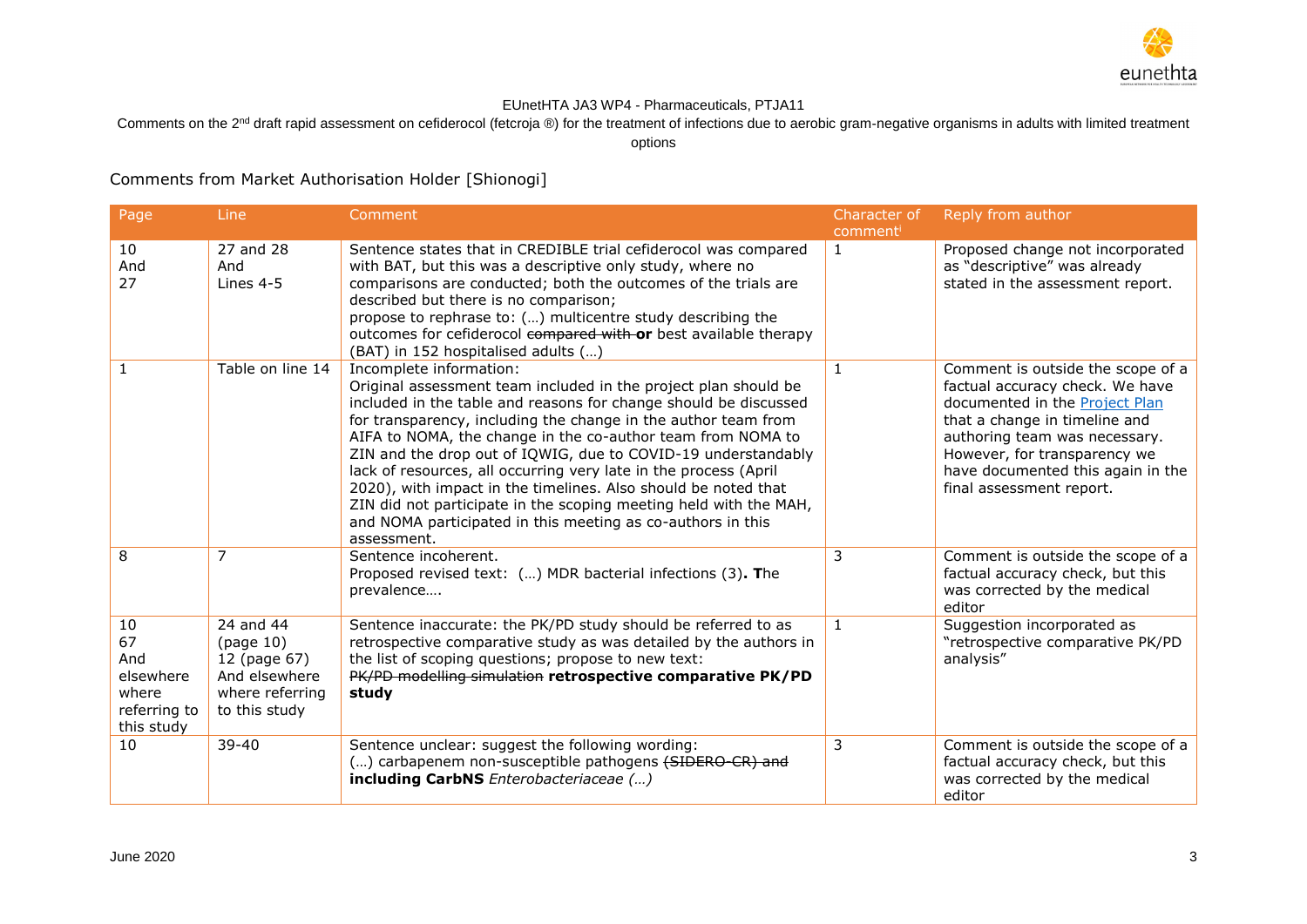

Comments on the 2<sup>nd</sup> draft rapid assessment on cefiderocol (fetcroja ®) for the treatment of infections due to aerobic gram-negative organisms in adults with limited treatment options

| Page   | Line                                      | Comment                                                                                                                                                                                                                                                                                                                                                                                                                                                                                                                                                                                                | Character of<br>comment | Reply from author                                                                                                                                                                                                                                                                                                                                                                                                                                                                                                                                                  |
|--------|-------------------------------------------|--------------------------------------------------------------------------------------------------------------------------------------------------------------------------------------------------------------------------------------------------------------------------------------------------------------------------------------------------------------------------------------------------------------------------------------------------------------------------------------------------------------------------------------------------------------------------------------------------------|-------------------------|--------------------------------------------------------------------------------------------------------------------------------------------------------------------------------------------------------------------------------------------------------------------------------------------------------------------------------------------------------------------------------------------------------------------------------------------------------------------------------------------------------------------------------------------------------------------|
| 10     | 42                                        | Sentence not completed; proposed text: in vitro antimicrobial<br>efficacy of cefiderocol and comparators in isolates retrieved<br>from patients worldwide.                                                                                                                                                                                                                                                                                                                                                                                                                                             | $\overline{2}$          | Suggestion incorporated                                                                                                                                                                                                                                                                                                                                                                                                                                                                                                                                            |
| 10; 67 | 47-48 (page<br>10);<br>16-18 (page<br>67) | Sentence incomplete; as per EUnetHTA Authors request suggests,<br>a retrospective analysis of PTA for clinically relevant PK/PD<br>targets would be relevant for comparison between cefiderocol and<br>other drugs. (source: EUnetHTA list of scoping questions)<br>proposed revised text:  at a defined dose and provide<br>evidence of comparative effectiveness between cefiderocol<br>and other drugs.                                                                                                                                                                                             | $\mathbf{1}$            | Authors requested as follows:"<br>The Applicant should submit<br>a retrospective comparative<br>analysis of probability of target<br>attainment for clinically relevant<br>PK/PD targets in the applied<br>indications for cefiderocol<br>(HAP/VAP, cUTI,<br>bacteremia/sepsis) versus various<br>comparators, against the most<br>frequently identified pathogens.<br>Published pharmacokinetic models<br>for the chosen comparators<br>should be used. Please use the<br>breakpoints agreed by EUCAST in<br>the analyses."<br>Suggestion partially incorporated. |
| 11     | $3 - 4$                                   | The issues were identified and discussed and addressed in the<br>feasibility report of the NMA, that lead to the exclusion of several<br>studies to avoidance the "probable" violations of the NMA<br>assumptions, but still retain substantial heterogeneity. Without a<br>formal assessment from authors on effective violations of NMA<br>the suggested text is:<br>Several issues were identified during the feasibility assessment<br>that introduce substantial heterogeneity and reduce the<br>robustness and validity of the analysis as probable violations<br>of the assumptions for an NMA. | $\mathbf{1}$            | Suggestion incorporated                                                                                                                                                                                                                                                                                                                                                                                                                                                                                                                                            |
| 11     | 5                                         | Sentence incomplete. Proposed suggested text:<br>() analysed populations and disease characteristics<br>(generically more severe for cefiderocol). ()                                                                                                                                                                                                                                                                                                                                                                                                                                                  | $\overline{2}$          | First suggestion incorporated and<br>changed to analysed. End of<br>sentence suggestion not<br>incorporated as no description/<br>interpretation of the differences is                                                                                                                                                                                                                                                                                                                                                                                             |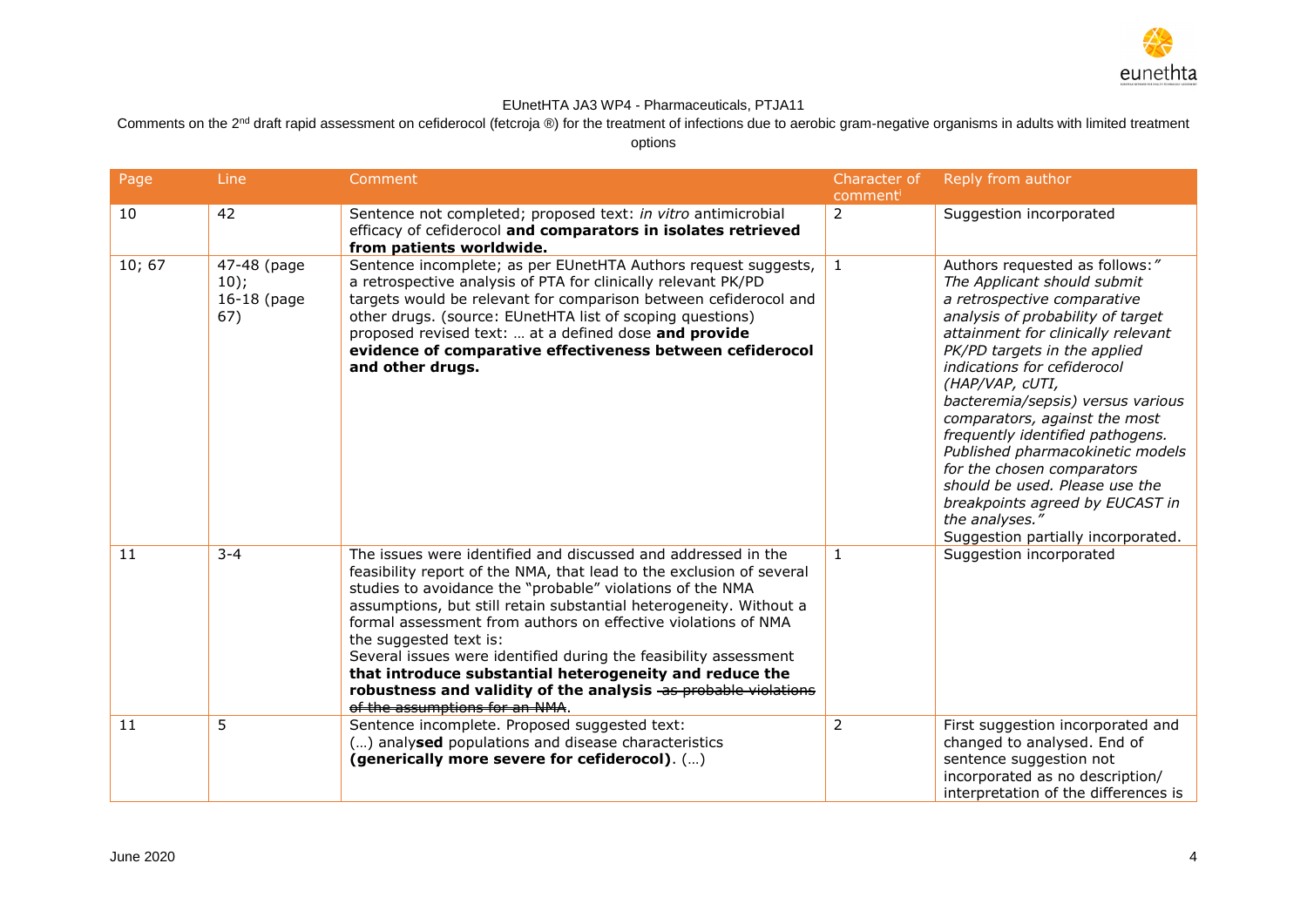

Comments on the 2<sup>nd</sup> draft rapid assessment on cefiderocol (fetcroja ®) for the treatment of infections due to aerobic gram-negative organisms in adults with limited treatment

| Page                | Line                                                                  | Comment                                                                                                                                                                                                                                                                                                                                                                                                                                                                                                                                                          | Character of   | Reply from author                                                                         |
|---------------------|-----------------------------------------------------------------------|------------------------------------------------------------------------------------------------------------------------------------------------------------------------------------------------------------------------------------------------------------------------------------------------------------------------------------------------------------------------------------------------------------------------------------------------------------------------------------------------------------------------------------------------------------------|----------------|-------------------------------------------------------------------------------------------|
|                     |                                                                       |                                                                                                                                                                                                                                                                                                                                                                                                                                                                                                                                                                  | comment        |                                                                                           |
|                     |                                                                       |                                                                                                                                                                                                                                                                                                                                                                                                                                                                                                                                                                  |                | reflected for any of the items<br>where differences were found                            |
| 11                  | $9 - 11$                                                              | Sentence inaccurate: 3 randomised controlled trials involving<br>more than 800 patients was considered sufficient for a<br>benefit/risk assessment by EMA. Furthermore, EMA considered<br>that PK/PD data was pivotal for their assessment, complemented<br>by clinical data; suggested alternative text:<br>For this compound the in vitro and PK/PD data remain the<br>key criteria for treatment decision and supported by<br>clinical data. the available clinical data was very limited and the<br>support from in vitro data and PKPD analysis was needed. | $\mathbf{1}$   | Comment is outside of the scope<br>of a factual accuracy check.                           |
| 12                  | Table of<br>outcomes<br>included                                      | Table not accurate:<br>APEKS cUTI: Microbiological eradication was presented also at<br>EA, EOT and FUP;<br>APEKS-NP: repetition of information on second column; remove<br>Yes at TOC YES at EOT, TOC and FUP;<br>CREDIBLE-CR:<br>column 2 and 6: and FUP<br>column 5: Yes at EOT, TOC and FUP<br>column 14: Yes (only as SAE)                                                                                                                                                                                                                                  | 2              | Partially incorporated and further<br>corrections in addition to the ones<br>MAH proposes |
| 12 and 13<br>and 57 | 8-10 (page 12)<br>1 (page 13)<br>3-5 (page 57)                        | Sentence not accurate: Serious AEs were reported for all trials in<br>the submission dossier<br>Proposed revised text:<br>AEs by grade $\geq$ 3 were not reported as specified in the project<br>plan, but the SAEs were reported and detailed for all<br>studies. Mild and moderate AEs by severity<br>were also reported for some of the studies. Comparison of safety<br>events is confounded by differences in patient population,<br>study design ()                                                                                                        | 1              | Partially incorporated                                                                    |
| 13                  | <b>Table TEAEs</b><br>and<br>Discontinuation<br>due to TEAEs<br>lines | Remove the asterisk as it does not refer to any foot note                                                                                                                                                                                                                                                                                                                                                                                                                                                                                                        | 3              | Added information on the<br>asterisks                                                     |
| 13 and 67           | 13-14 (page                                                           | Unclear sentence:                                                                                                                                                                                                                                                                                                                                                                                                                                                                                                                                                | $\overline{2}$ | Suggestion incorporated                                                                   |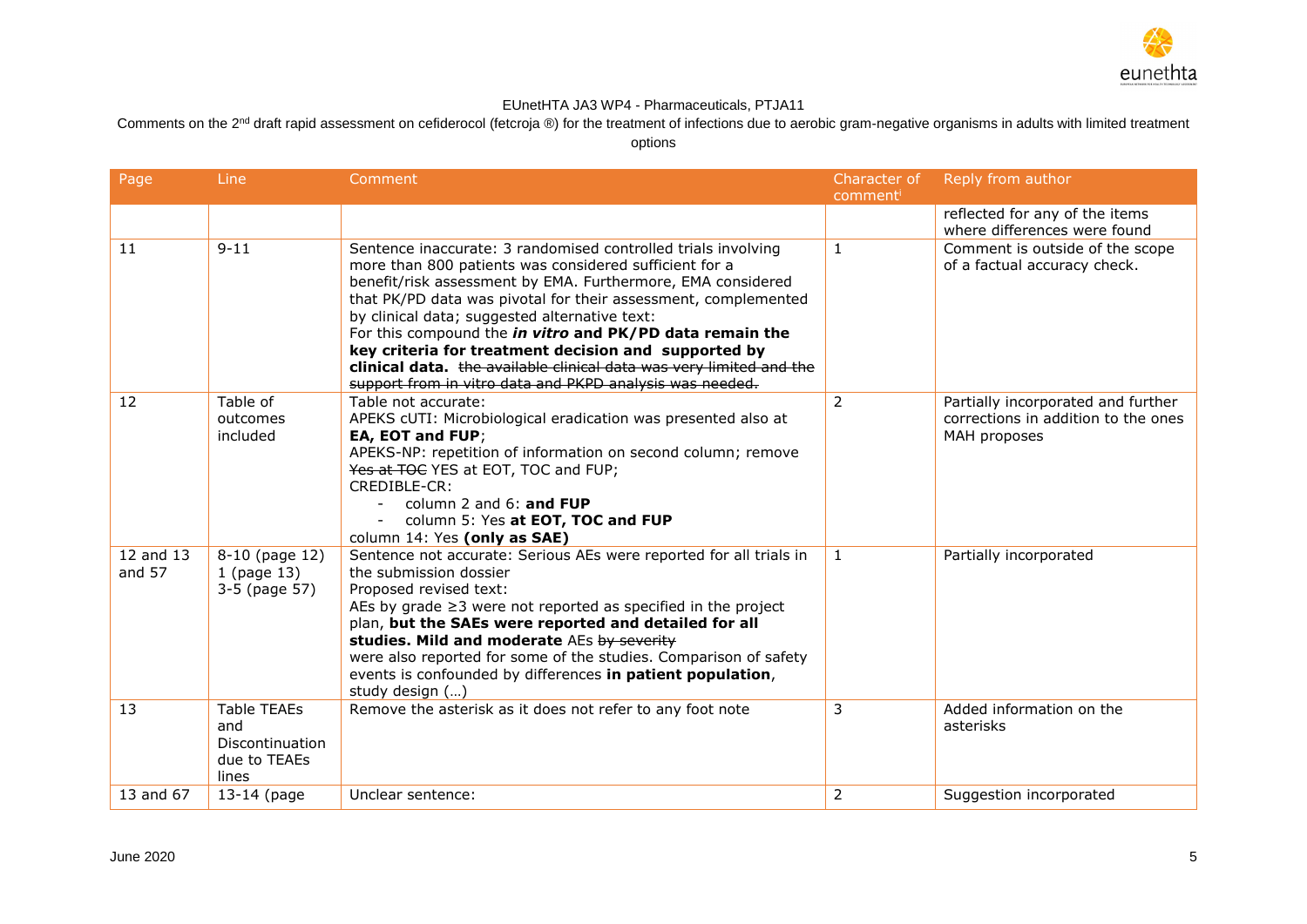

Comments on the 2<sup>nd</sup> draft rapid assessment on cefiderocol (fetcroja ®) for the treatment of infections due to aerobic gram-negative organisms in adults with limited treatment

| Page             | Line                                                    | Comment                                                                                                                                                                                                                                                                                                                                                                                                                                                                                                                                                                                                                                                                                                                                                                                                                                                       | Character of<br>comment | Reply from author                                               |
|------------------|---------------------------------------------------------|---------------------------------------------------------------------------------------------------------------------------------------------------------------------------------------------------------------------------------------------------------------------------------------------------------------------------------------------------------------------------------------------------------------------------------------------------------------------------------------------------------------------------------------------------------------------------------------------------------------------------------------------------------------------------------------------------------------------------------------------------------------------------------------------------------------------------------------------------------------|-------------------------|-----------------------------------------------------------------|
|                  | 13)<br>6-7 (page 67)                                    | This sentence is unclear. Testing the susceptibility in laboratory is<br>key part of establishing the pathogen coverage profile for a drug<br>and establishing breakpoints, so that it can be used more<br>effectively in clinical practice. Furthermore, it is also important to<br>conduct resistance studies to understand the potential<br>mechanisms of resistance and potential occurrence of cross<br>resistance. This does not lead to increased risk of resistance, but<br>on the contrary, promotes adequate clinical use according to good<br>stewardship practices. It is when the stewardship guidance is not<br>appropriately followed that the risk of resistance is increased.<br>Suggested alternative text is to remove the text below:<br>since extensive testing should be avoided due to the risk of<br>further antimicrobial resistance |                         |                                                                 |
| 13 and 67        | $15-16$ (page<br>$13)$ and<br>8-10 (page 67)            | Sentence not accurate: EMA guidelines for antimicrobials consider<br>PK/PD pivotal data for the assessment (not just clinical data); it is<br>unclear how the in vitro and PK/PD data was used in the<br>EUnetHTA assessment, particularly the comparative PK/PD study<br>requested, as only clinical data was reported.<br>Suggested text: () and additional supportive pivotal in vitro<br>and PK/PD data, following EMA guidelines ()                                                                                                                                                                                                                                                                                                                                                                                                                      | 1                       | Comment is outside of the scope<br>of a factual accuracy check. |
| 13;<br>67        | $20-23$ (page<br>13);<br>13-15 (page<br>67)             | Sentence incomplete: Surveillance studies provide more<br>information than just identification of trends in pathogen<br>incidence and emergence of resistance; they also provide<br>information on comparative susceptibility/resistance profiles for<br>different drugs; suggested new text:<br>Surveillance studies provide important information that allows for<br>comparison of pathogen coverage profiles for different<br>antibacterials, identification of trends in pathogen incidence and<br>antimicrobial resistance, including identification of XDR and MDR<br>emerging pathogens at national and global levels.                                                                                                                                                                                                                                 | 1                       | Suggestion incorporated                                         |
| 13;<br>14;<br>67 | 23 (page 13);<br>$1-2$ (page 14);<br>16-18 (page<br>67) | Sentence incomplete: as per request of EUnetHTA assessment<br>team, Shionogi conducted a comparative PK/PD study for<br>clinically relevant PK/PD targets in the applied indications for<br>cefiderocol versus different comparators against the most<br>frequently identified pathogens (as described in the scoping list of                                                                                                                                                                                                                                                                                                                                                                                                                                                                                                                                 | $\mathbf{1}$            | Suggestion partially incorporated                               |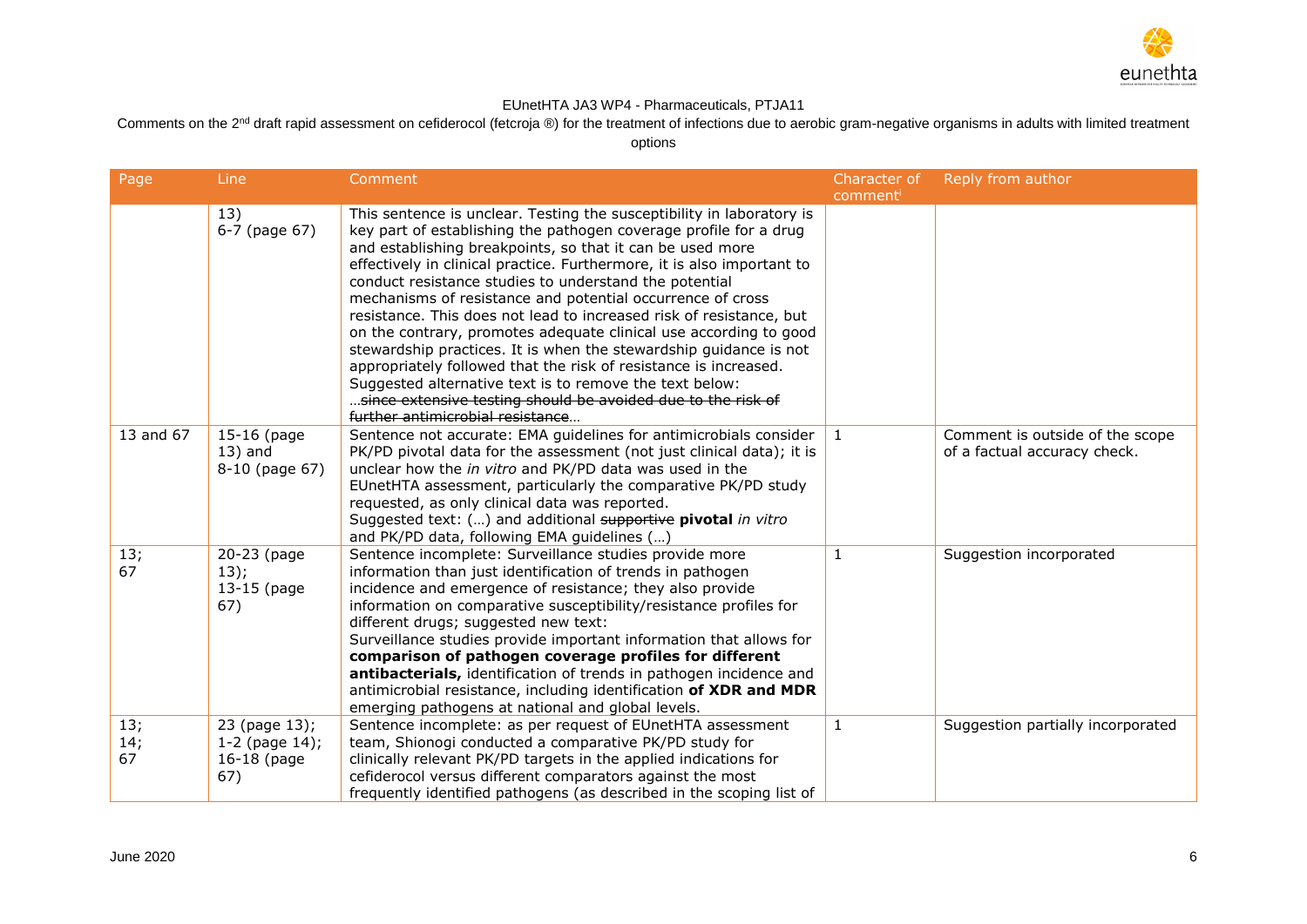

Comments on the 2<sup>nd</sup> draft rapid assessment on cefiderocol (fetcroja ®) for the treatment of infections due to aerobic gram-negative organisms in adults with limited treatment

| Page | Line      | Comment                                                                                                                                                                                                                                                                                                                                                                                                                                                                                                                                                                                                                                                                                                                                                                                                                                                                                                                                                                                                                                                                                                                                                                                                                                                                                                                                                                                   | Character of | Reply from author                                                                                                                                                                                         |
|------|-----------|-------------------------------------------------------------------------------------------------------------------------------------------------------------------------------------------------------------------------------------------------------------------------------------------------------------------------------------------------------------------------------------------------------------------------------------------------------------------------------------------------------------------------------------------------------------------------------------------------------------------------------------------------------------------------------------------------------------------------------------------------------------------------------------------------------------------------------------------------------------------------------------------------------------------------------------------------------------------------------------------------------------------------------------------------------------------------------------------------------------------------------------------------------------------------------------------------------------------------------------------------------------------------------------------------------------------------------------------------------------------------------------------|--------------|-----------------------------------------------------------------------------------------------------------------------------------------------------------------------------------------------------------|
|      |           | questions); therefore the proposed revised text should reflect the<br>objective of this study:<br>retrospective comparative PK/PD study is used to assess the<br>PTA target for a range of MIC values of the test agent and<br>provide comparative effectiveness data vs other agents at<br>a clinical defined dose. ()                                                                                                                                                                                                                                                                                                                                                                                                                                                                                                                                                                                                                                                                                                                                                                                                                                                                                                                                                                                                                                                                   | comment      |                                                                                                                                                                                                           |
| 14   | $3 - 5$   | Repetition of sentence in page 10, lines 23-25<br>Please remove                                                                                                                                                                                                                                                                                                                                                                                                                                                                                                                                                                                                                                                                                                                                                                                                                                                                                                                                                                                                                                                                                                                                                                                                                                                                                                                           | 3            | Comment is outside the scope of a<br>factual accuracy check, but this<br>was corrected by the medical<br>editor                                                                                           |
| 14   | $6 - 7$   | Sentence unclear:<br>For Registration purposes both the clinical data and PK/PD data<br>were pivotal; for EUnetHTA assessment the role of the in vitro<br>and PK/PD data requested is unclear and author's comments on<br>this data are absent.<br>Suggest alternative below text for clarity of the sentence., For<br>transparency and further clarity, suggest authors to add a<br>description of how the requested PK/PD data and in vitro data<br>was considered in the REA and if considered only supportive (as<br>opposed to EMA's consideration) then a justification to that effect<br>should be added:<br>While for registration of cefiderocol the pivotal studies for<br>assessment included both clinical and PK/PD data, in this<br><b>EUnetHTA</b> assessment the main evidence supporting efficacy<br>came from the in vitro and PK/PD studies, which were<br>supported by clinical data.<br>In vitro data provided evidence of wider spectrum of<br>activity in aerobic MDR and CR Gram-negative pathogens<br>compared to other agents, regardless of the pathogen,<br>infection site and mechanism of resistance. Cefiderocol<br>efficacy in these pathogens was further confirmed in a<br>retrospective comparative PK/PD data and clinical data<br>from 3 RCTs. It is notable that microbiological treatment<br>recommendations will often be made on these PKPD data | 1            | Comment is outside of the scope<br>of a factual accuracy check,<br>nevertheless changes were made<br>to clarify even further what is<br>considered main and supportive<br>information for this JA report. |
| 14   | $13 - 15$ | Sentence inaccurate:                                                                                                                                                                                                                                                                                                                                                                                                                                                                                                                                                                                                                                                                                                                                                                                                                                                                                                                                                                                                                                                                                                                                                                                                                                                                                                                                                                      | 1            | Suggestion incorporated                                                                                                                                                                                   |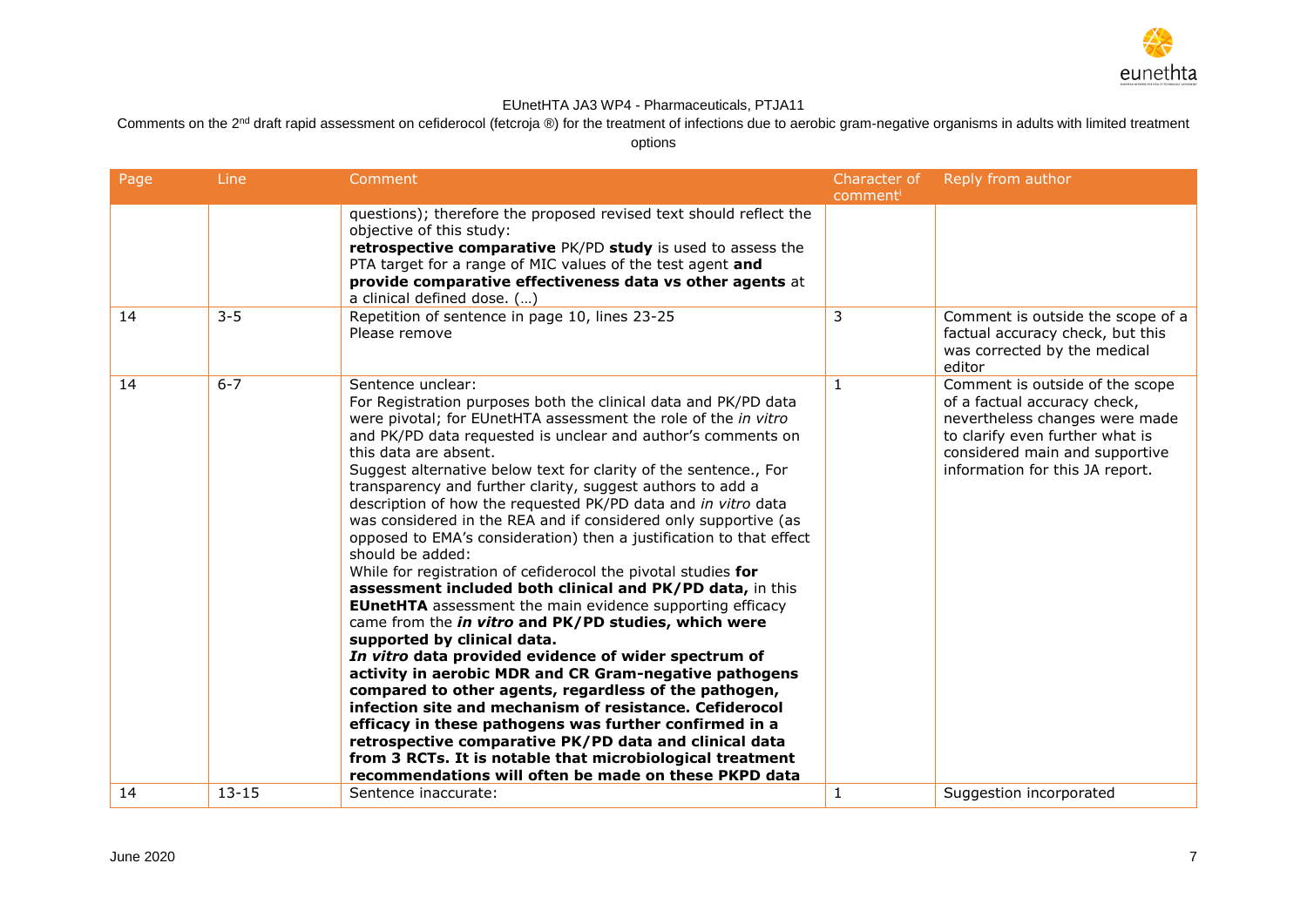

Comments on the 2<sup>nd</sup> draft rapid assessment on cefiderocol (fetcroja ®) for the treatment of infections due to aerobic gram-negative organisms in adults with limited treatment

| Page | Line                | Comment                                                                                                                                                                                                                                                                                                                                                                                                                                                                                                                                                                                                                                                                                                                                                                                                                                                                                                                                                                                                                                                                                                                                                                                                                                                                                                                       | Character of<br>comment | Reply from author                                                                                             |
|------|---------------------|-------------------------------------------------------------------------------------------------------------------------------------------------------------------------------------------------------------------------------------------------------------------------------------------------------------------------------------------------------------------------------------------------------------------------------------------------------------------------------------------------------------------------------------------------------------------------------------------------------------------------------------------------------------------------------------------------------------------------------------------------------------------------------------------------------------------------------------------------------------------------------------------------------------------------------------------------------------------------------------------------------------------------------------------------------------------------------------------------------------------------------------------------------------------------------------------------------------------------------------------------------------------------------------------------------------------------------|-------------------------|---------------------------------------------------------------------------------------------------------------|
|      |                     | An association by infection site and increased mortality has not<br>been established for CREDIBLE-CR or in any of the other trials; if<br>the authors are referencing for pneumonia, this was not observed<br>in APEKS-NP<br>Propose to remove the sentence as is not accurate: () the cause<br>of increase in mortality has not been established but it seems to<br>be an association between mortality and type of infection. ()                                                                                                                                                                                                                                                                                                                                                                                                                                                                                                                                                                                                                                                                                                                                                                                                                                                                                            |                         |                                                                                                               |
| 14   | 16                  | Incomplete sentence: although the higher mortality rate was<br>observed in patients infected with CR Acinetobacter spp these<br>also reveal an imbalance in septic shock as is recognised by the<br>authors in this report; additionally the mortality rate for<br>cefiderocol in non-fermenters was aligned with previously<br>reported mortality rates for recently approved antibacterial, but<br>BAT reported a lower mortality rate than historical reported for<br>colistin (present in the majority of patients in BAT arm). Also, for<br>completion and full integration of the information reference to the<br>mortality rates in the other trial should be made.<br>Suggested text:<br>Higher mortality in cefiderocol arm vs BAT was seen in patients<br>with Acinetobacter spp, particularly in patient with history of<br>septic shock, which accounted for the majority of the infections<br>due to non-fermenters (but in line with previously reported<br>mortality rates for other agents for non-fermenters) in<br>contrast, mortality was not higher in cefiderocol vs BAT patients<br>with infections due to other <b>Enterobacterales</b> and other non-<br>fermenters. This imbalance in mortality was not observed in<br>either APEKS-cUTI or APEKS-NP, where it was the primary<br>efficacy endpoint. | 1                       | Suggestion partially incorporated.                                                                            |
| 14   | 20-24 and 44-<br>47 | This is a regulatory requirement and not relevant for the<br>EUnetHTA Relative effectiveness assessment; please remove the<br>entire paragraph                                                                                                                                                                                                                                                                                                                                                                                                                                                                                                                                                                                                                                                                                                                                                                                                                                                                                                                                                                                                                                                                                                                                                                                | $\overline{2}$          | Comment is outside of the scope<br>of a factual accuracy check.<br>However, the text is partially<br>amended. |
| 14   | 38                  | Inaccurate sentence: European PICO was possible and data to                                                                                                                                                                                                                                                                                                                                                                                                                                                                                                                                                                                                                                                                                                                                                                                                                                                                                                                                                                                                                                                                                                                                                                                                                                                                   | 1                       | Comment is outside of the scope                                                                               |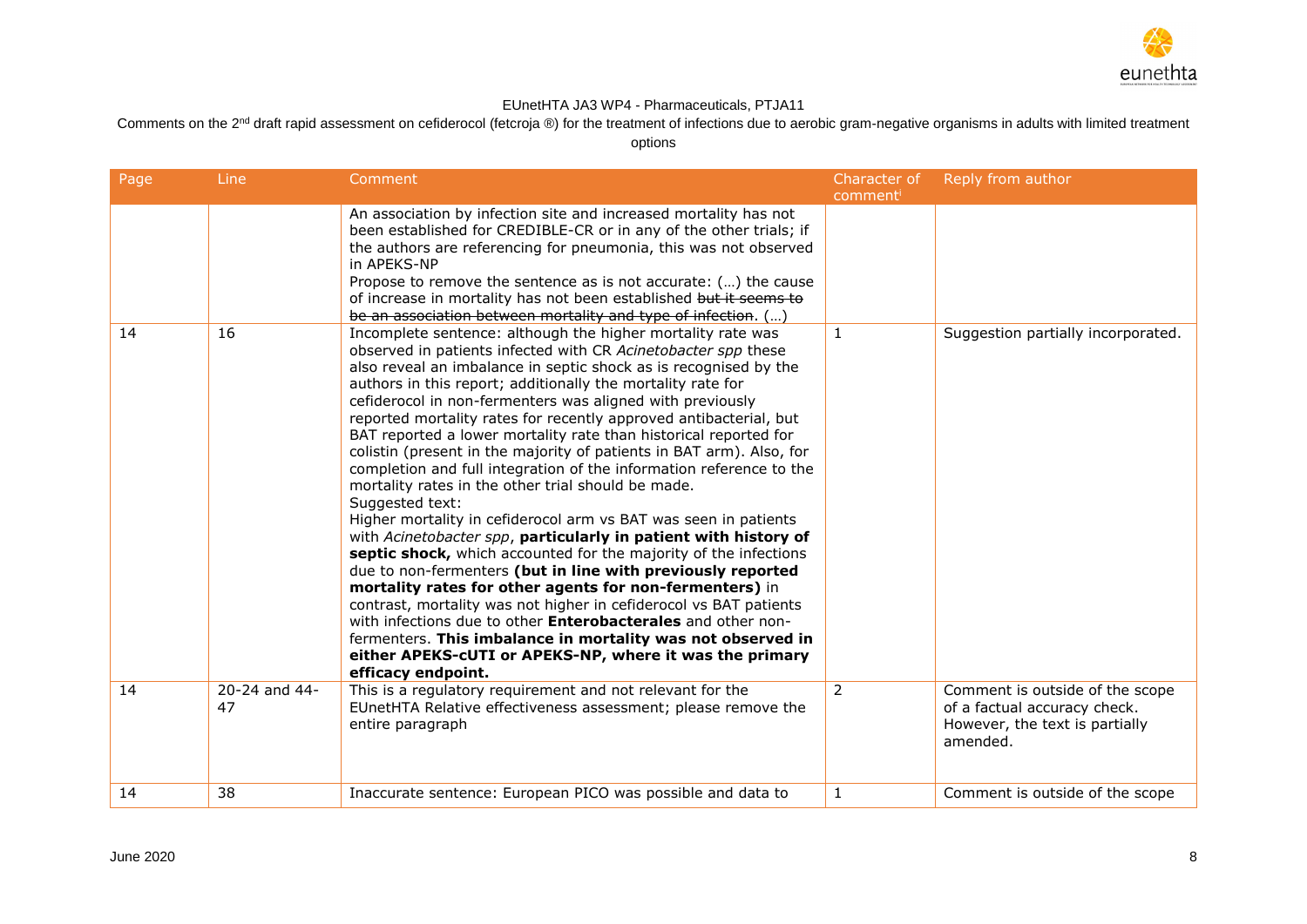

Comments on the 2<sup>nd</sup> draft rapid assessment on cefiderocol (fetcroja ®) for the treatment of infections due to aerobic gram-negative organisms in adults with limited treatment

| Page | Line      | Comment                                                                                                                                                                                                                                                                                                                                                                                                                                                                                                                                                                                                            | Character of<br>comment | Reply from author                                               |
|------|-----------|--------------------------------------------------------------------------------------------------------------------------------------------------------------------------------------------------------------------------------------------------------------------------------------------------------------------------------------------------------------------------------------------------------------------------------------------------------------------------------------------------------------------------------------------------------------------------------------------------------------------|-------------------------|-----------------------------------------------------------------|
|      |           | substantiate the PICO were presented, if EUnetHTA includes as<br>pivotal for the assessment the complete data package that was<br>agreed at the scoping meeting including the PK/PD data that<br>authors requested and the in vitro data analyses that were<br>conducted.<br>Suggested alternative text:<br>() European PICO was possible, when integrating all the<br>pivotal data, but had limitations.                                                                                                                                                                                                          |                         | of a factual accuracy check.                                    |
| 14   | $41 - 42$ | Sentence unclear: In previous communication the authors<br>considered the retrospective comparative PK/PD study of "utmost<br>relevance for the EUnetHTA Joint Assessment", anticipating that<br>this data would be requested at national level, but refer that the<br>transferability of the results should be evaluated at national level.<br>Hence the sentence is unclear and below is the suggested<br>alternative text:<br>Results are valid and transferable across countries, but<br>additional considerations can be made at national level in<br>light of national guidelines/current clinical practice. | $\mathbf{1}$            | Comment is outside of the scope<br>of a factual accuracy check. |
| 15   | 26        | Sentence inaccurate: Fosfomycin is only active against<br>Enterobacterales with no activity against Pseudomonas spp and<br>Acinetobacter spp; suggested alternative wording: Fosfomycin is<br>active against beta-lactamase producing Enterobacterales                                                                                                                                                                                                                                                                                                                                                             | $\overline{2}$          | Suggestion incorporated                                         |
| 15   | 29        | Sentence incomplete: Tigecycline is not active against both<br>Pseudomonas spp and Acinetobacter spp.<br>suggested alternative wording: () tigecycline is not active<br>against Pseudomonas spp and Acinetobacter spp.                                                                                                                                                                                                                                                                                                                                                                                             | $\overline{2}$          | Suggestion incorporated                                         |
| 15   | $30 - 33$ | Sentence incomplete: Newer agents are not active against<br>Acinetobacter spp and Stenotrophomonas spp, and this should be<br>reflected in the sentence.<br>suggested alternative wording: Newer beta-lactam/beta-<br>lactamase inhibitor combinations () none of them are universal<br>or active against class B (metallo-beta-lactamase) producers or<br>against Acinetobacter spp or Stenotrophomonas spp.                                                                                                                                                                                                      | $\overline{2}$          | Suggestion incorporated                                         |
| 16   | $14 - 15$ | Sentence incomplete:<br>The activity of cefiderocol is not only the inhibition of the bacterial                                                                                                                                                                                                                                                                                                                                                                                                                                                                                                                    | $\mathbf{1}$            | Suggestion incorporated                                         |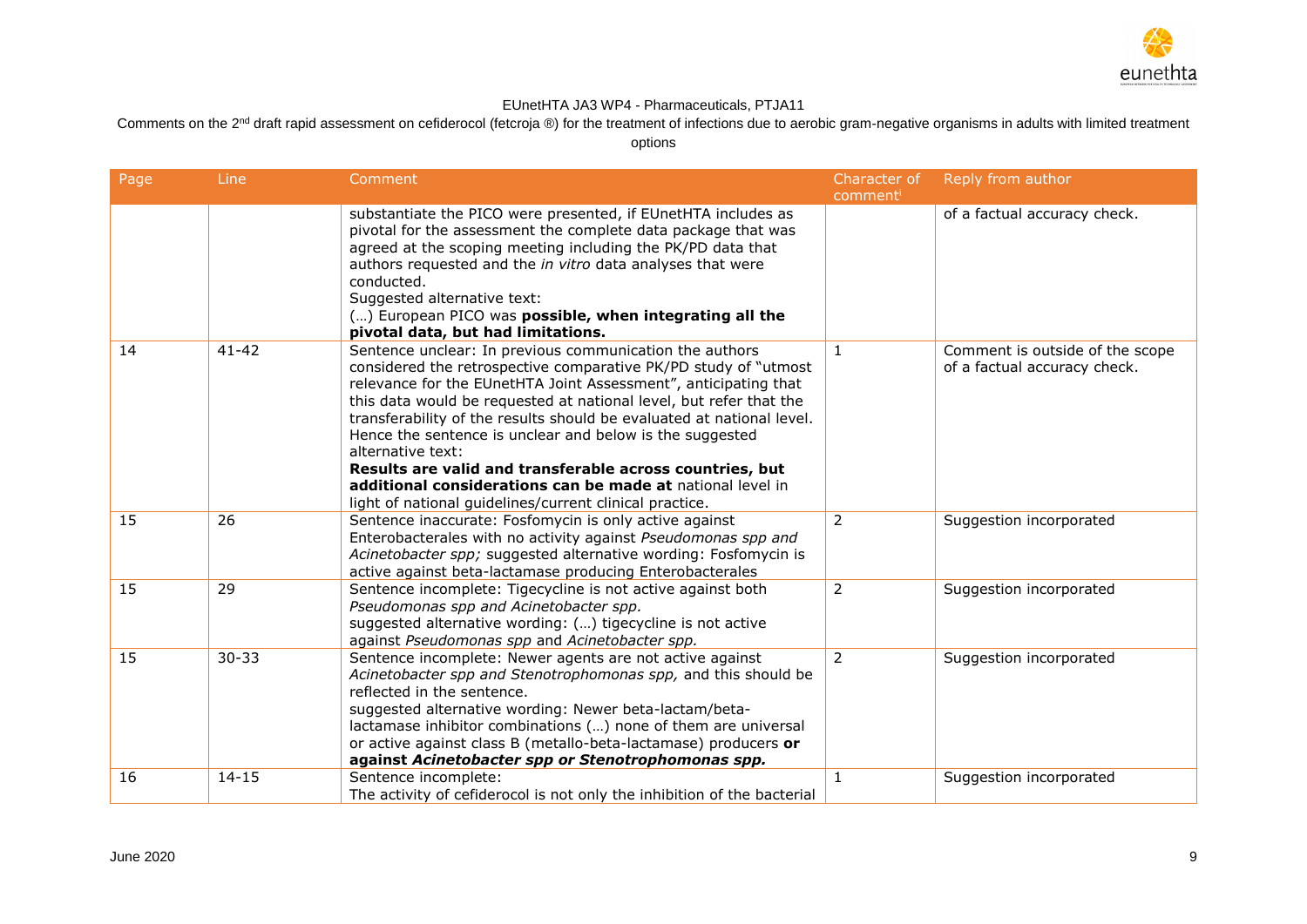

Comments on the 2<sup>nd</sup> draft rapid assessment on cefiderocol (fetcroja ®) for the treatment of infections due to aerobic gram-negative organisms in adults with limited treatment

| Page      | Line                                     | Comment                                                                                                                                                                                                                                                                                                                                                                                                                                                                                                                                                                                                                                                                   | Character of<br>comment | Reply from author                                                                                                    |
|-----------|------------------------------------------|---------------------------------------------------------------------------------------------------------------------------------------------------------------------------------------------------------------------------------------------------------------------------------------------------------------------------------------------------------------------------------------------------------------------------------------------------------------------------------------------------------------------------------------------------------------------------------------------------------------------------------------------------------------------------|-------------------------|----------------------------------------------------------------------------------------------------------------------|
|           |                                          | peptidoglycan cell wall synthesis (as other cephalosporins) but<br>also its active mechanism of cell entry via the bacterial iron<br>channels that bypass the main mechanisms of resistance for<br>carbapenems; Suggested alternative text:<br>Cefiderocol enters the cell via the bacterial active iron<br>channels, bypassing the main mechanisms of resistance<br>and then binds to penicillin binding proteins (PBP)                                                                                                                                                                                                                                                  |                         |                                                                                                                      |
| 17;<br>69 | 40-41 (page<br>17)<br>27-28 (page<br>69) | Sentence inaccurate: the MAH has provided information about<br>DALY in addition to the missing data on QALY, not "instead" of<br>QALY;<br>Suggested alternative sentence:<br>In this description, in the absence of data on QALY, the MAH<br>has also provided published data on DALYs                                                                                                                                                                                                                                                                                                                                                                                    | 2                       | Partially incorporated                                                                                               |
| 17        | 44-46                                    | Sentence incomplete: in vitro and PK/PD data provided also<br>evidence of comparative activity which has not been included in<br>the sentence and its inclusion in the overall assessment is<br>unclear.<br>Suggest alternative text:<br>In vitro surveillance studies were conducted to establish the<br>antimicrobial efficacy of cefiderocol vs comparators in the MDR<br>and CR pathogens. These in vitro studies are supported by in<br>vivo studies in animal models (PK/PD data). A retrospective<br>comparative PK/PD study used to assess the PTA for a range<br>of MIC values of the test drug and provide comparative<br>effectiveness data vs other agents () | 2                       | Partially incorporated                                                                                               |
| 20        | Table 4, second<br>line                  | Incomplete information:<br>Missing NMA in the studies submitted by MAH and PKPD study<br>should be referred to as retrospective comparative PK/PD study<br>(not as modelling simulation studies)                                                                                                                                                                                                                                                                                                                                                                                                                                                                          | $\overline{2}$          | Suggestion partially incorporated.<br>Explanatory text referring to<br>appendix 4 methods and results<br>for the NMA |
| 22        | Line 32                                  | Sentence incorrect: SAP for APEKS NP was Provided as part of the<br>EUnetHTA dossier in the confidential attachments<br>Please remove the sentence in line 32: No SAP was submitted as<br>part of the submission dossier;                                                                                                                                                                                                                                                                                                                                                                                                                                                 | $\overline{2}$          | Suggestion incorporated and<br>added additional sentence with<br>reference to appendix B                             |
| 22;<br>69 | 32-33 (page<br>22)                       | Sentence incorrect: APEKS NP study not the basis for the initial<br>EMA regulatory application, but was indeed part of the Joint                                                                                                                                                                                                                                                                                                                                                                                                                                                                                                                                          | $\mathbf{1}$            | Suggestion incorporated                                                                                              |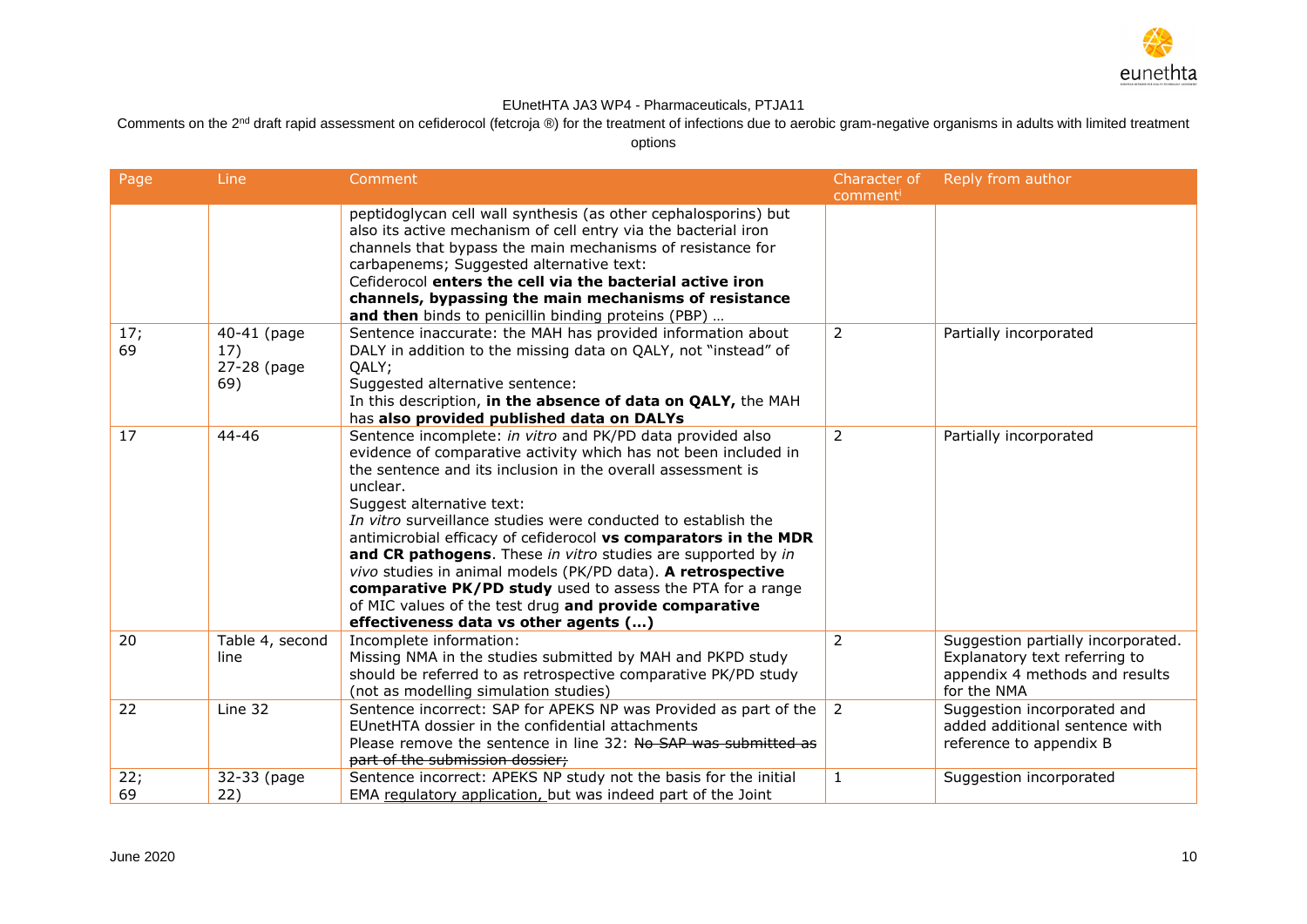

Comments on the 2<sup>nd</sup> draft rapid assessment on cefiderocol (fetcroja ®) for the treatment of infections due to aerobic gram-negative organisms in adults with limited treatment

| Page | Line                        | Comment                                                                                                                                                                                                                                                                                                                                                                                                                                                                                                                                                                                                                                                                                                | Character of<br>comment | Reply from author                                                                                                                                                                                                                                     |
|------|-----------------------------|--------------------------------------------------------------------------------------------------------------------------------------------------------------------------------------------------------------------------------------------------------------------------------------------------------------------------------------------------------------------------------------------------------------------------------------------------------------------------------------------------------------------------------------------------------------------------------------------------------------------------------------------------------------------------------------------------------|-------------------------|-------------------------------------------------------------------------------------------------------------------------------------------------------------------------------------------------------------------------------------------------------|
|      | 13-14 (page<br>69)          | Relative Effectiveness Assessment by EUnetHTA as detailed in the<br><b>Action Plan</b><br>Please remove the sentence in lines 32 and 33, page 22: This<br>study was not intended to form-the basis for the indication<br>applied for and methods are briefly described also in the EPAR for<br><b>Fetcroja</b><br>Please remove the sentence in line 13/14, page 69; This study<br>was not intended to form the basis for the indication applied                                                                                                                                                                                                                                                       |                         |                                                                                                                                                                                                                                                       |
| 24   | $19 - 20$                   | Sentence inaccurate:<br>It is unclear that the PICO in the project plan was restricted to<br>humans only; that is not the EMA guidance and if that was the<br>case the discussion held at the scoping meeting was not clear in<br>that respect, as EUnetHTA specific in vitro analysis were<br>extensively discussed, nor would the retrospective comparative<br>PK/PD study requested by EUnetHTA be relevant for this<br>assessment;<br>Suggested alternative text:<br>The PICO for SLR included in vitro, animal and clinical studies as<br>well as PK/PD data, which is aligned with the EMA guidance<br>for integration of clinical and non-clinical data in the<br>assessment of antibacterials. | $\mathbf{1}$            | Suggestion partially incorporated                                                                                                                                                                                                                     |
| 24   | $31 - 34$                   | Incomplete section 4:<br>The description of the data included in this paragraph, clearly<br>states that all clinical and non-clinical data were included in the<br>assessment, yet there is no mention at all in section 4, only in<br>appendices. However in the scoping meeting and list of scoping<br>questions the data in these studies were considered pivotal for<br>the assessment;<br>Suggested text is to include a detailed analysis of these studies in<br>section 4.                                                                                                                                                                                                                      | $\mathbf{1}$            | No reflections about pivotal<br>considerations are made in list of<br>questions by authoring team. To<br>make it more clear the authoring<br>team has tried to make this more<br>clear by partially changing test in<br>box at the end of section 4.3 |
| 25   | Table - clinical<br>studies | Missing information:<br>CSRs for CREDIBLE and APEKS NP were provided when requested<br>and available in April; furthermore, the authors refer that<br>information was retrieved from them, so they should be included<br>in this table as reference;                                                                                                                                                                                                                                                                                                                                                                                                                                                   | 2                       | SLR and feasibility assessment of<br>the NMA are considered as part of<br>the NMA submission and not have<br>to be mentioned specifically.                                                                                                            |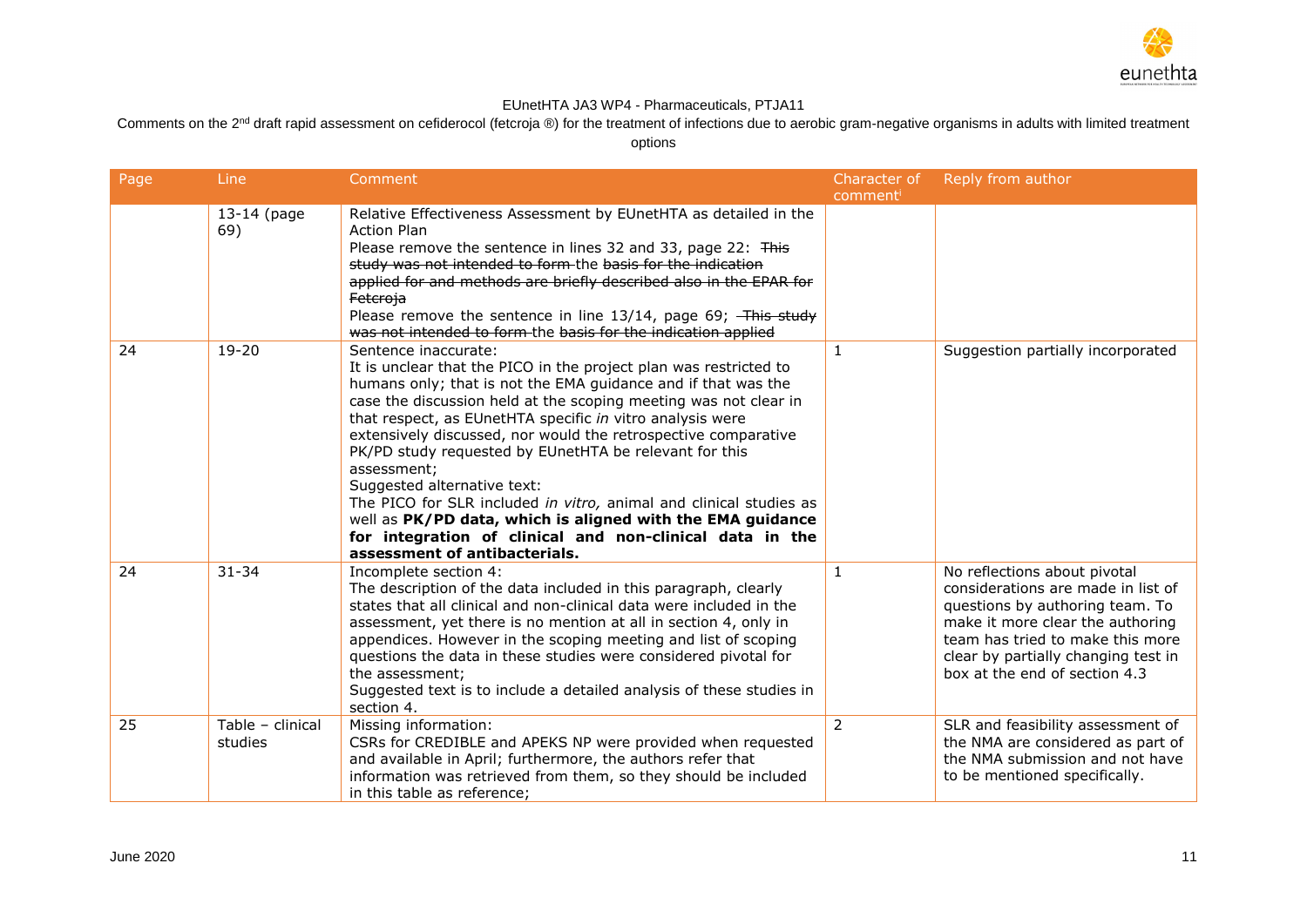

Comments on the 2<sup>nd</sup> draft rapid assessment on cefiderocol (fetcroja ®) for the treatment of infections due to aerobic gram-negative organisms in adults with limited treatment

| Page | Line                                        | Comment                                                                                                                                                                                                                                                                                                                                                                                                                                                                                                                                                                                                                                                                                                                                                                                                                                                                                                                                              | Character of   | Reply from author                                                                                                                                                                                                                                                                                                       |
|------|---------------------------------------------|------------------------------------------------------------------------------------------------------------------------------------------------------------------------------------------------------------------------------------------------------------------------------------------------------------------------------------------------------------------------------------------------------------------------------------------------------------------------------------------------------------------------------------------------------------------------------------------------------------------------------------------------------------------------------------------------------------------------------------------------------------------------------------------------------------------------------------------------------------------------------------------------------------------------------------------------------|----------------|-------------------------------------------------------------------------------------------------------------------------------------------------------------------------------------------------------------------------------------------------------------------------------------------------------------------------|
|      |                                             |                                                                                                                                                                                                                                                                                                                                                                                                                                                                                                                                                                                                                                                                                                                                                                                                                                                                                                                                                      | comment        |                                                                                                                                                                                                                                                                                                                         |
|      |                                             | Additionally, for all studies SAP and Protocol were provided as<br>part of the initial dossier and should be included in this table;<br>Finally, an NMA was submitted, with unpublished NMA report and<br>unpublished SLR and feasibility report and should be included in<br>the evidence submitted.                                                                                                                                                                                                                                                                                                                                                                                                                                                                                                                                                                                                                                                |                | Other documentation is added to<br>the Table 4.1.                                                                                                                                                                                                                                                                       |
| 25   | Table - in vitro<br>studies                 | Probability of susceptibility for MDR pathogens per infection site,<br>based on EU pathogen epidemiology was been submitted as part<br>of the SIDERO WT analyses and that report should be included as<br>part of the evidence submitted as unpublished report;<br>Additionally, protocols and reports for SIDERO WT and SIDERO<br>CR were included in the submission package.                                                                                                                                                                                                                                                                                                                                                                                                                                                                                                                                                                       | $\overline{2}$ | No methods are described in the<br>core submission dossier. Multiple<br>sources (in addition to SIDERO)<br>are included with no explanation<br>about how the data from these is<br>modelled. References include in<br>this analisys are not open (data<br>on file). This analysis is not<br>included in the assessment. |
| 26   | Table $6 -$<br>compassionate<br>use cases   | Unclear statement:<br>Shionogi presented aggregated results for 74 patients in the<br>compassionate use programme (submission dossier section<br>5.3.4), and only 3 are referred in the table. Please correct this<br>information<br>Additionally, compassionate use case descriptions in these<br>critically ill, life-threatening situations, are reflective of the target<br>population in the PICO (documented CR infection with no<br>treatment options); overall the data provided efficacy rates for 74<br>patients, which is in most aspect similar to that included in<br>CREDIBLE study. Considering that these are the real life patients<br>for this product, it is unclear how these patients are not reflective<br>of the target population.<br>Suggest authors to correct the number of cases from<br>compassionate use programme and provide detailed information<br>for the reasons not to include these patients in the assessment | $\mathbf{1}$   | Information incorporated                                                                                                                                                                                                                                                                                                |
| 27   | Table 6 several<br>studies on<br>resistance | Unclear statement:<br>In the list of scoping questions, the authors requested<br>information on resistance and resistance mechanisms. Hence it is                                                                                                                                                                                                                                                                                                                                                                                                                                                                                                                                                                                                                                                                                                                                                                                                    | 2              | The authoring team has added<br>sentences to explain this further.                                                                                                                                                                                                                                                      |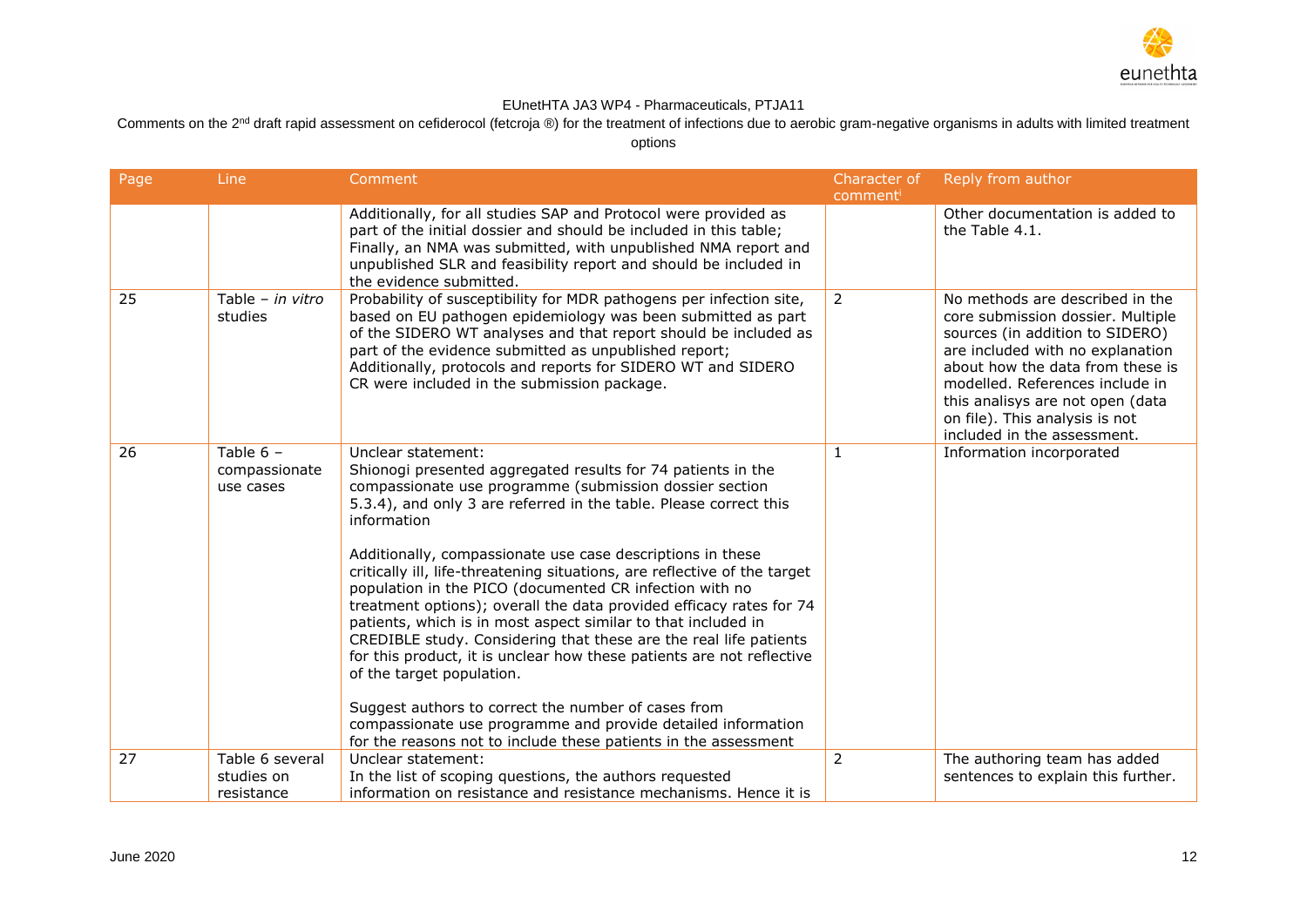

Comments on the 2<sup>nd</sup> draft rapid assessment on cefiderocol (fetcroja ®) for the treatment of infections due to aerobic gram-negative organisms in adults with limited treatment

| Page | Line                              | Comment                                                                                                                                                                                                                                                                                                         | Character of<br>comment | Reply from author                                                                                                                                                                              |
|------|-----------------------------------|-----------------------------------------------------------------------------------------------------------------------------------------------------------------------------------------------------------------------------------------------------------------------------------------------------------------|-------------------------|------------------------------------------------------------------------------------------------------------------------------------------------------------------------------------------------|
|      |                                   | unclear why the authors mention that these studies were<br>excluded and did not address the question in this assessment.<br>Suggest to add text to explain why these studies were not<br>relevant to answer the question in the scoping document                                                                |                         |                                                                                                                                                                                                |
| 27   | Text box                          | Unclear statement<br>It is unclear why the in vitro and PK/PD studies are only<br>described in the appendices and are not part of section 4.                                                                                                                                                                    | 1                       | Comment is outside of the scope<br>of a factual accuracy check.                                                                                                                                |
| 27   | $\overline{7}$                    | Clarification to the sentence:<br>New suggested text:<br>() target population patients with documented CR infection<br>(EUnetHTA patient population 1) ()                                                                                                                                                       | 3                       | Suggestion not incorporated. This<br>section reflects the description of<br>the included studies without any<br>further considerations about which<br>patient population these studies<br>fit. |
| 27   | 11                                | Incomplete sentence:<br>Patients in CREDIBLE were not randomised according to<br>pathogens, which lead to relevant differences between the arms<br>Suggested alternative text:<br>() and region (North America, South America, Europe and Asia-<br>Pacific), but not pathogens ()                               | $\overline{2}$          | Suggestion incorporated.                                                                                                                                                                       |
| 27   | $19 - 20$                         | Incorrect sentence:<br>The protocol of APEKS cUTI defined that only up to 30% of<br>patients with acute pyelonephritis could be included in the study.<br>In fact only 27% of these patients were included. Suggested<br>alternative text:<br>(no more than 30% of patients could have acute<br>pyelonephritis) | 2                       | Suggestion incorporated                                                                                                                                                                        |
| 28   | Line 1                            | The comparator was imipenem, not meropenem<br>Please correct to imipenem                                                                                                                                                                                                                                        | 3                       | Suggestion incorporated, mistake<br>corrected.                                                                                                                                                 |
| 28   | 21                                | Replace analysis by analysed                                                                                                                                                                                                                                                                                    | 3                       | Comment is outside the scope of a<br>factual accuracy check, but this<br>was corrected by the medical<br>editor                                                                                |
| 31   | Table $8 -$<br><b>CREDIBLE CR</b> | Incomplete sentence to describe comparator: BAT could include<br>up to 3 Gram-negative antibiotics<br>Suggested alternative text () and could include up to 3                                                                                                                                                   | $\overline{2}$          | Incorporated but using antibiotics<br>instead of Gram-negative agents                                                                                                                          |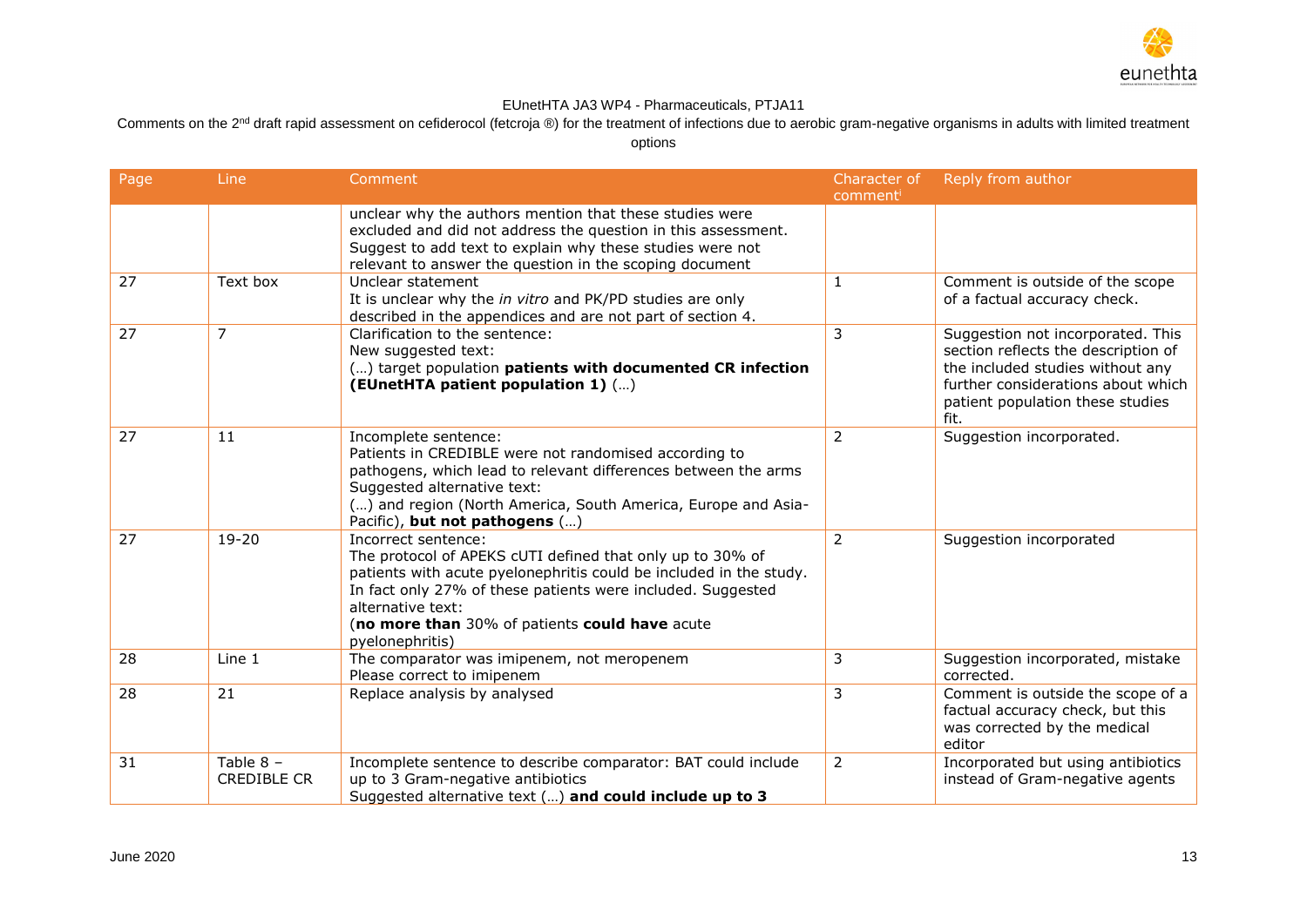

Comments on the 2<sup>nd</sup> draft rapid assessment on cefiderocol (fetcroja ®) for the treatment of infections due to aerobic gram-negative organisms in adults with limited treatment

| Page | Line                                                           | Comment                                                                                                                                                                                                                                                                                                                                                                                                                                                                                                                                                            | Character of   | Reply from author                                            |
|------|----------------------------------------------------------------|--------------------------------------------------------------------------------------------------------------------------------------------------------------------------------------------------------------------------------------------------------------------------------------------------------------------------------------------------------------------------------------------------------------------------------------------------------------------------------------------------------------------------------------------------------------------|----------------|--------------------------------------------------------------|
|      |                                                                |                                                                                                                                                                                                                                                                                                                                                                                                                                                                                                                                                                    | comment        |                                                              |
|      |                                                                | different Gram-negative agents                                                                                                                                                                                                                                                                                                                                                                                                                                                                                                                                     |                |                                                              |
| 31   | Table $9 -$<br>APEKS NP line                                   | Incomplete information: this information was provided in section<br>5.5.2.3.1, of the submission dossier.<br>Please include the information for this study as per tables<br>submitted.                                                                                                                                                                                                                                                                                                                                                                             | $\mathbf{1}$   | Information added                                            |
| 32   | Table $10 -$<br>Region                                         | Incomplete information:<br>APEKS cUTI: this number should be 0 as is reported for other<br>studies, by sum of the patients included in the other lines;<br>APEKS NP: this information included in section 5.3.2.1. of the<br>dossier; "Most subjects were enrolled from Europe (66.9% in the<br>cefiderocol group and 66.7% in the HD meropenem group);<br>29.1% of subjects in the cefiderocol group and 29.3% in the HD<br>meropenem group were enrolled from the Asia-Pacific region. "<br>Suggested text: please change according to the information<br>above. | $\mathbf{1}$   | Information added                                            |
| 32   | Table $10 -$<br>creatinine<br>clearance renal<br>grading group | Incorrect information:<br>Patients report with ARC in APEKS cUTI are incorrect; those<br>patients are actually >80 mL/min (normal); this was the<br>information included in the submission dossier;<br>Suggested change: please update the numbers to reflect the<br>accurate information;                                                                                                                                                                                                                                                                         | 1              | Information added                                            |
| 32   | Table 10<br><b>Disease</b><br>characteristics                  | Unclear line in the table; it is unclear what this line refers to, with<br>the Ns for each group in each trial; please remove this line or<br>clarify its scope.                                                                                                                                                                                                                                                                                                                                                                                                   | $\overline{2}$ | Removed and added<br>demographics in 3rd row first<br>column |
| 32   | Table $10 -$<br>Apache II score                                | Incorrect information:<br>APACHE score stratification was provided for CREDIBLE study in<br>the table 22 of the clinical summary report submitted in the initial<br>EUnetHTA dossier confidential references.<br>Please include the information in the table.                                                                                                                                                                                                                                                                                                      | $\overline{2}$ | Information added                                            |
| 33   | Table 10<br>number of<br>Gram-negative<br>pathogens            | Incorrect information:<br>APEKS-cUTI IPM/CS arm refers that there are 81 patients with 2<br>Gram-negative pathogens; however, CSR table 11.1. refers that<br>this number is only 4 (3.4%), this was part of the initial<br>submission dossier; please correct                                                                                                                                                                                                                                                                                                      | $\overline{2}$ | Information added                                            |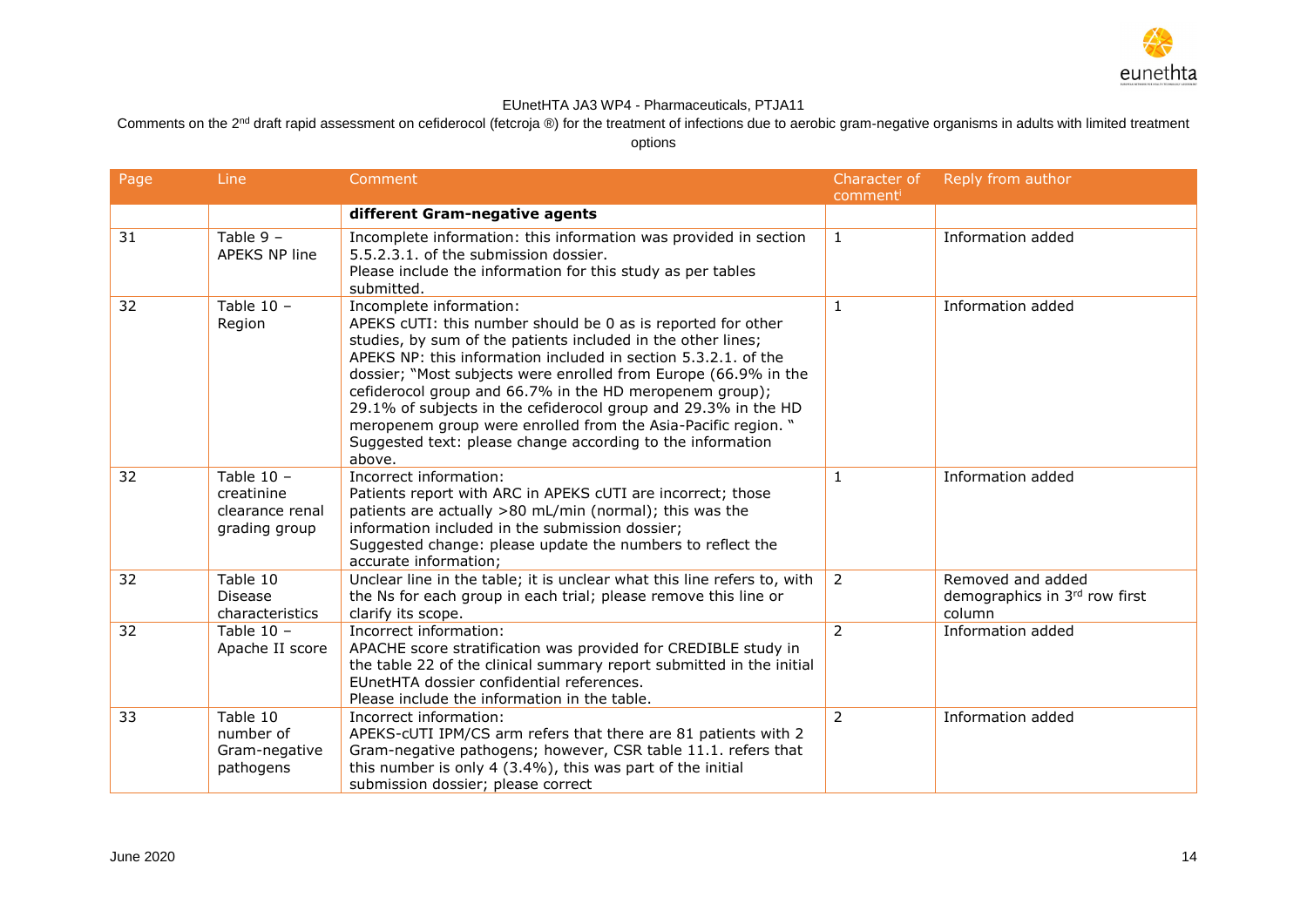

Comments on the 2<sup>nd</sup> draft rapid assessment on cefiderocol (fetcroja ®) for the treatment of infections due to aerobic gram-negative organisms in adults with limited treatment

| Page | Line                                   | Comment                                                                                                                                                                                                                                                                                                                                                                                                                                                                                                                                                                                                                                                                                                                                                                                                                                                                                                                                                                                                                                                                                                                      | Character of<br>comment | Reply from author                                                                                                        |
|------|----------------------------------------|------------------------------------------------------------------------------------------------------------------------------------------------------------------------------------------------------------------------------------------------------------------------------------------------------------------------------------------------------------------------------------------------------------------------------------------------------------------------------------------------------------------------------------------------------------------------------------------------------------------------------------------------------------------------------------------------------------------------------------------------------------------------------------------------------------------------------------------------------------------------------------------------------------------------------------------------------------------------------------------------------------------------------------------------------------------------------------------------------------------------------|-------------------------|--------------------------------------------------------------------------------------------------------------------------|
| 33   | Table 10<br>ventilation<br>status      | Incomplete information:<br>In CREDIBLE CR, Of the subjects with HAP/VAP/HCAP, 71.1%<br>(32/45) in the cefiderocol group and 81.8% (18/22) in the BAT<br>group were ventilated at randomization (CSR page 9)<br>Please add this information for completeness of the table                                                                                                                                                                                                                                                                                                                                                                                                                                                                                                                                                                                                                                                                                                                                                                                                                                                     | 3                       | Information added                                                                                                        |
| 33   | Table $10 -$<br>subject<br>disposition | Incomplete information: for APEKS-NP this information was<br>provided in table 88 of the submission dossier.<br>Please complete the table with the information provided                                                                                                                                                                                                                                                                                                                                                                                                                                                                                                                                                                                                                                                                                                                                                                                                                                                                                                                                                      | 2                       | Suggestion not incorporated.<br>Submission dossier table 88 refers<br>to discontinuation due to<br>treatment emergent AE |
| 35   | $27 - 30$                              | Inaccurate sentence:<br>As recognised by the authors on report page 69, line 15/16, "the<br>population included in this study can be regarded as critically ill<br>(life-threatening disease)"<br>This is further substantiated by the fact that the mortality rate at<br>day 14 was the primary endpoint for this study (these patients<br>were at risk of dying within 2 weeks of starting the treatment).<br>Additionally, 27% patients had APACHE score >20, over 58% of<br>patients were ventilated, further demonstrating that these<br>patients were critically ill. Also the fact that FDA considered a<br>dosing regimen of 2g for these patients reflects that these were<br>likely MDR pathogens.<br>For consistency of authors' assessment in the report and<br>reflecting the severity of the patients included, the following<br>alternative text is suggested:<br>The patient population from APEKS-NP study () in the scope<br>(see table 3) These patients can be seen as critically ill and<br>therefore representative for patient population 2, critically<br>ill patients with suspected MDR infection. | $\mathbf{1}$            | Suggestion partially incorporated                                                                                        |
| 35   | $30 - 31$                              | Inaccurate sentence:<br>It is true that APEKS NP only included patients with pneumonia,<br>but it include a diverse pool of pathogens; there were no<br>restrictions to pathogens inclusion in this study other than Gram-<br>negative; as recognised by the authors in this report, it is the<br>pathogen and the susceptibility to the drug that drives the<br>treatment decision, and not the site of infection (provided the                                                                                                                                                                                                                                                                                                                                                                                                                                                                                                                                                                                                                                                                                             | $\mathbf{1}$            | Suggestion partially incorporated                                                                                        |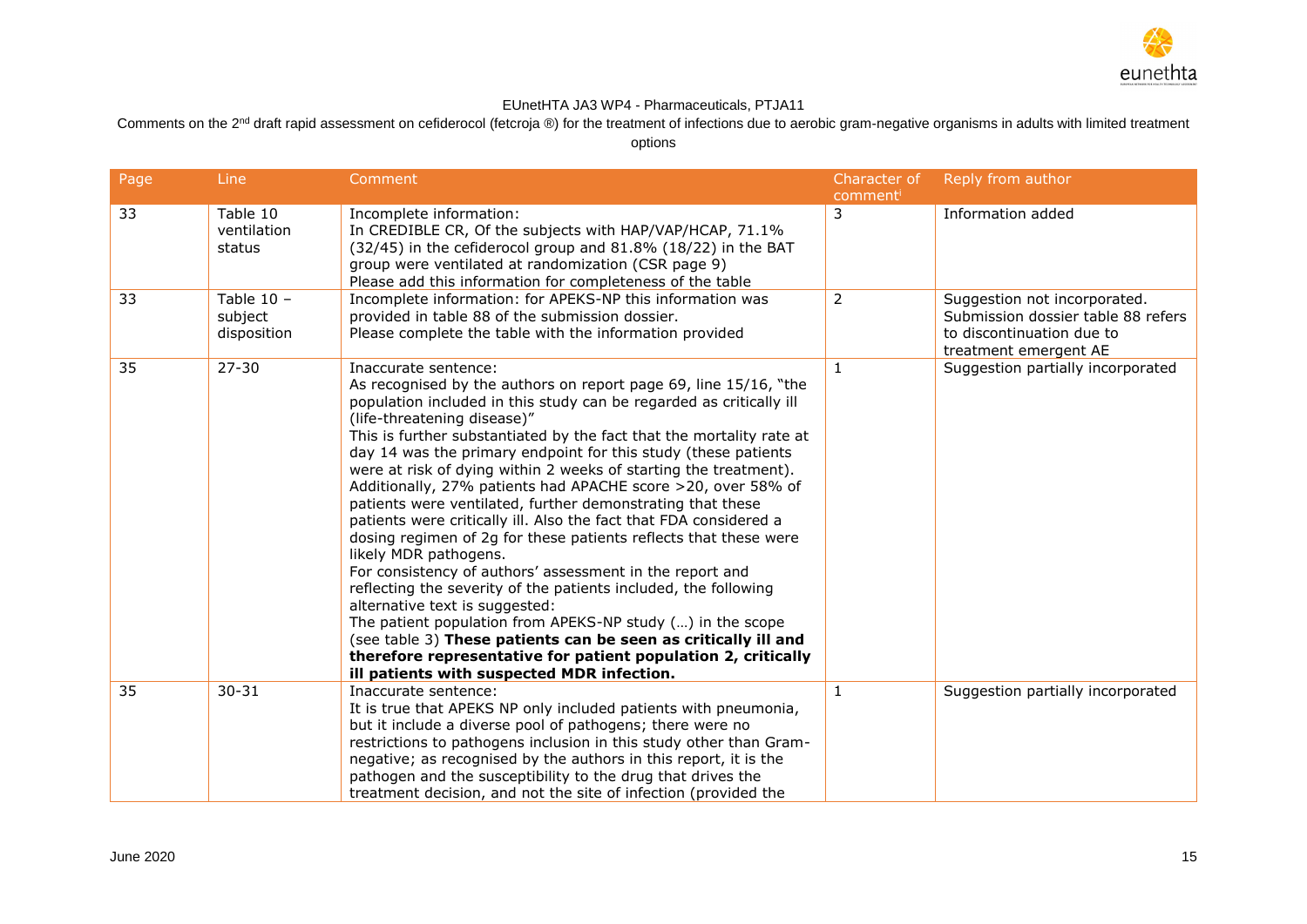

Comments on the 2<sup>nd</sup> draft rapid assessment on cefiderocol (fetcroja ®) for the treatment of infections due to aerobic gram-negative organisms in adults with limited treatment

| Page | Line           | Comment                                                                                                                                                                                                                                                                                                                                                                                                                                                                                                                                                                                                                                                                                                                | Character of<br>comment | Reply from author                                                                                                      |
|------|----------------|------------------------------------------------------------------------------------------------------------------------------------------------------------------------------------------------------------------------------------------------------------------------------------------------------------------------------------------------------------------------------------------------------------------------------------------------------------------------------------------------------------------------------------------------------------------------------------------------------------------------------------------------------------------------------------------------------------------------|-------------------------|------------------------------------------------------------------------------------------------------------------------|
|      |                | drug reaches the infection site in effective concentrations).<br>Furthermore, the study included a wide range of pathogens<br>including Acinetobacter baumanii and other non-fermenters,<br>which is recognised by the authors in page 56 line 6/7 of this<br>report.<br>Suggested alternative text is to remove this sentence form the<br>report as the spectrum of pathogens included in the study is not<br>narrow, not it represents a restriction for demonstration of clinical<br>effectiveness                                                                                                                                                                                                                  |                         |                                                                                                                        |
| 36   | $1 - 4$        | Incorrect sentence: please see the comment above for page 22,<br>line 32<br>This sentence is not relevant for EUnetHTA relative effectiveness<br>assessment.<br>APEKS NP study, whilst not part of the EMA initial submission<br>dossier, does fit into the EUnetHTA Project plan and PICO and is<br>integral part of the Dossier submitted to EUnetHTA.<br>Suggested alternative text is to remove this paragraph.                                                                                                                                                                                                                                                                                                    | $\mathbf{1}$            | Suggestion partially incorporated<br>and additional text added.                                                        |
| 36   | $\overline{7}$ | Incomplete sentence:<br>Although the high dose, prolonged infusion used for meropenem<br>in the APEKS-NP study is used in clinical practice in the target<br>population, this regimen is not recommended in the meropenem<br>SPC for all patients, but is for critically ill patients or for serious<br>infections, which is consistent with the target population in the<br>PICO;<br>Suggested to add the following text at the end of the sentence for<br>clarification<br>The intervention is all 3 studies were likely to reflect the standard<br>doses in the clinical practice (including high dose prolonged<br>infusion meropenem which is recommended for critically ill<br>patients and serious infections). | 3                       | Suggestion not incorporated, This<br>line refers to intervention in the<br>JA report (cefiderocol), not<br>comparators |
| 36   | $17 - 18$      | Inaccurate sentence:<br>The outcomes reported for each study are similar; they all include<br>clinical cure and microbiological eradication at EOT, TOC and FUP;<br>Only composite endpoint is not included in CREDIBLE or APEKS-<br>NP; They all report safety and mortality, although the latter as                                                                                                                                                                                                                                                                                                                                                                                                                  | $\overline{2}$          | Comment is outside of the scope<br>of a factual accuracy check.                                                        |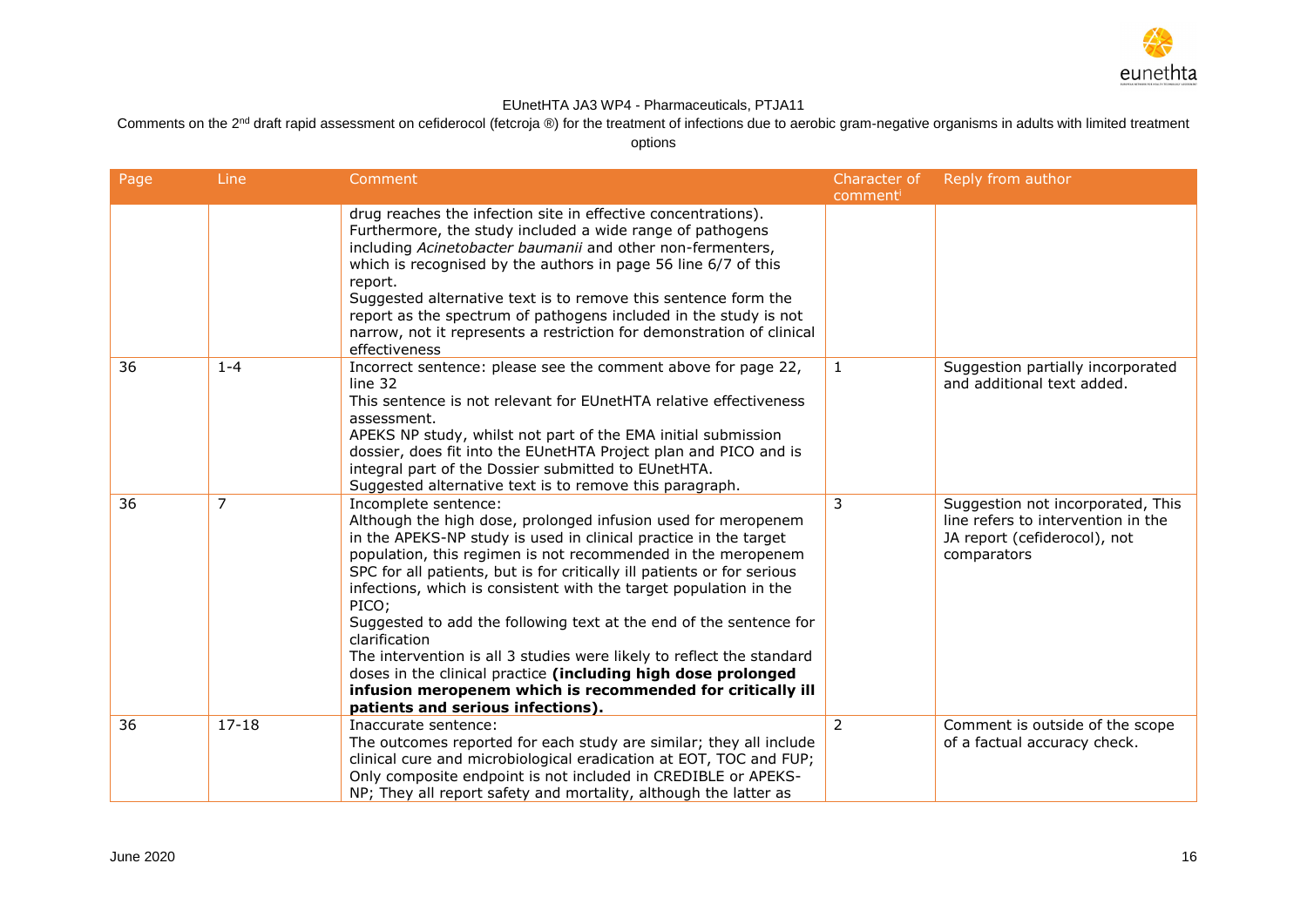

Comments on the 2<sup>nd</sup> draft rapid assessment on cefiderocol (fetcroja ®) for the treatment of infections due to aerobic gram-negative organisms in adults with limited treatment

| Page | Line     | Comment                                                                                                                                                                                                                                                                                                                                                                                                                                                                                                                                                                                                                                                                                                                                                                                                                   | Character of   | Reply from author                                                                                                                                                                                                                                                               |
|------|----------|---------------------------------------------------------------------------------------------------------------------------------------------------------------------------------------------------------------------------------------------------------------------------------------------------------------------------------------------------------------------------------------------------------------------------------------------------------------------------------------------------------------------------------------------------------------------------------------------------------------------------------------------------------------------------------------------------------------------------------------------------------------------------------------------------------------------------|----------------|---------------------------------------------------------------------------------------------------------------------------------------------------------------------------------------------------------------------------------------------------------------------------------|
|      |          | part of safety except for APEKS-NP.<br>Suggested alternative text:<br>Outcomes reported vary between studies, but overall report<br>the same efficacy endpoints.                                                                                                                                                                                                                                                                                                                                                                                                                                                                                                                                                                                                                                                          | comment        |                                                                                                                                                                                                                                                                                 |
| 36   | 18       | Incomplete sentence:<br>It is a fact that no study reported quality of life. However, as<br>discussed in the scoping meeting and dossier, the severity of<br>these patients would severely restrict the collection of this data in<br>the clinical trials, this should be reflected in the statement for<br>completion and transparency of the data reported;<br>Suggested to add the following statement at the end of the<br>sentence: () given the severity of the hospitalised patients<br>included in these trials.                                                                                                                                                                                                                                                                                                  | 3              | Suggestion not incorporated. QoL<br>is an important outcome for HTA<br>assessments and studies should<br>aim to include it as an endpoint.                                                                                                                                      |
| 36   | 28       | This should not be a full stop but rather a comma, for the<br>sentence to make sense                                                                                                                                                                                                                                                                                                                                                                                                                                                                                                                                                                                                                                                                                                                                      | 3              | Comment is outside the scope of a<br>factual accuracy check, but this<br>was corrected by the medical<br>editor                                                                                                                                                                 |
| 36   | 39-44    | Unclear and inaccurate information:<br>1. The project plan was not clear on the need to present more<br>outcomes other than clinical cure; regardless all information was<br>available on the source documents submitted.<br>2. the Project plan requested information specifically on<br>microbiological eradication only (no other microbiological<br>outcomes were mentioned), regardless all information was<br>provided in the source documents.<br>Suggested alternative text:<br>The submission dossier presents the data according to the<br>Project plan, detailing data on clinical cure and<br>microbiological eradication in the submission dossier and<br>the remaining endpoints in the source documents<br>provided.<br>The authors then gathered all the information and<br>presented in the table below. | $\overline{2}$ | Project plan is clear that one of<br>the outcomes to be presented is<br>clinical outcome (Composed of<br>clinical cure, clinical failure and<br>indeterminate defined by MAH in<br>their own study protocols, more<br>specified in appendix 6).<br>Suggestion not incorporated. |
| 37   | Table 13 | Incomplete information:<br>Please include the information related with the foot note a                                                                                                                                                                                                                                                                                                                                                                                                                                                                                                                                                                                                                                                                                                                                    | 3              | Reference for the foot note has<br>been removed                                                                                                                                                                                                                                 |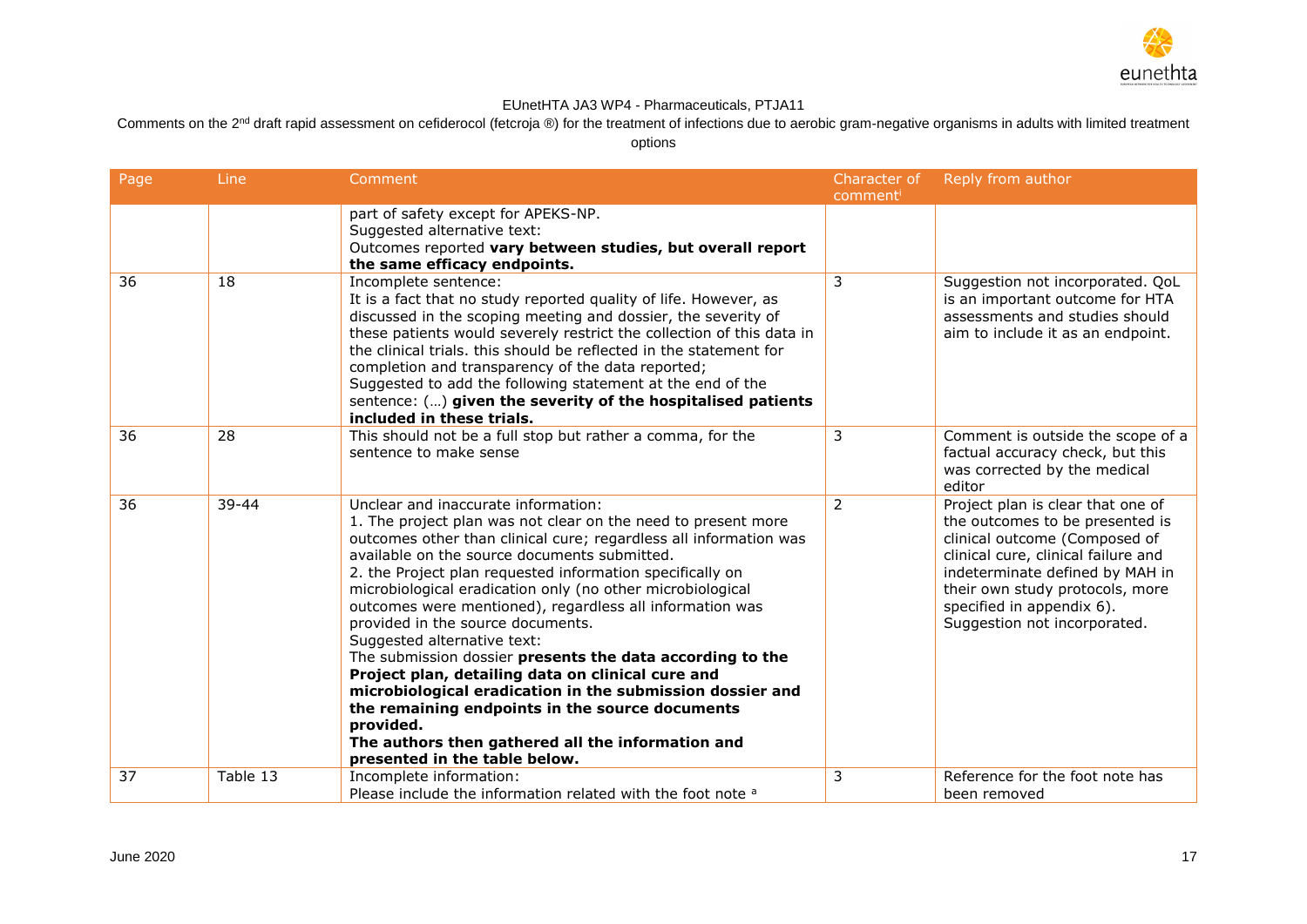

Comments on the 2<sup>nd</sup> draft rapid assessment on cefiderocol (fetcroja ®) for the treatment of infections due to aerobic gram-negative organisms in adults with limited treatment

| Page | Line                  | Comment                                                                                                                                                                                                                                                                                                                                                                                                                                                                                                                                                                                                                                                         | Character of            | Reply from author                                                                                                                                                                                                                                          |
|------|-----------------------|-----------------------------------------------------------------------------------------------------------------------------------------------------------------------------------------------------------------------------------------------------------------------------------------------------------------------------------------------------------------------------------------------------------------------------------------------------------------------------------------------------------------------------------------------------------------------------------------------------------------------------------------------------------------|-------------------------|------------------------------------------------------------------------------------------------------------------------------------------------------------------------------------------------------------------------------------------------------------|
| 39   | 5                     | Incomplete information:<br>The mortality imbalance was observed at all points, but not for<br>Enterobacterales as the authors recognise in previous sentences<br>in the report and further detailed in report table 19 on page 40.<br>Also, this imbalance was not observed in any other trials or<br>subgroup. For completeness of the information when talking<br>about mortality, this information should be included in this<br>section.<br>Suggested to add the following text at the end of the existing<br>sentence: an imbalance in mortality favouring BAT arm was<br>observed at all time points in the study but not for<br><b>Enterobacterales.</b> | comment<br>$\mathbf{1}$ | Suggestion not incorporated as it<br>might include bias by not<br>mentioning bigger % differences<br>in mortality for the other included<br>pathogens. Information is<br>presented and HTA bodies will be<br>able to see this results. (Table<br>4.15 JAR) |
| 40   | Table 19              | Font correction: in the last line of cefiderocol arm, the data is<br>presented in an inadequate format for fractions; please correct                                                                                                                                                                                                                                                                                                                                                                                                                                                                                                                            | 3                       | Comment is outside the scope of a<br>factual accuracy check, but this<br>was corrected by the medical<br>editor                                                                                                                                            |
| 42   | $6 - 11$              | Formatting: The numbers 3 and 4 should be superscript to reflect<br>a potency number                                                                                                                                                                                                                                                                                                                                                                                                                                                                                                                                                                            | 3                       | Comment is outside the scope of a<br>factual accuracy check, but this<br>was corrected by the medical<br>editor                                                                                                                                            |
| 42   | Table 22              | Please add EPAR as reference for the table included                                                                                                                                                                                                                                                                                                                                                                                                                                                                                                                                                                                                             | 3                       | Suggestion incorporated.                                                                                                                                                                                                                                   |
| 42   | 17                    | Inaccurate information:<br>Project plan only requested this endpoint where applicable (which<br>is cUTI), this was presented on Table 54 of the submission<br>dossier. Furthermore, the project plan only requests this endpoint<br>at TOC, but Shionogi has included the composite endpoint<br>outcomes for all time points, but not per pathogen. This detail per<br>pathogen was only requested in the project plan for<br>microbiological eradication and clinical cure; those have been<br>provided.<br>Please remove this sentence                                                                                                                        | $\mathcal{P}$           | Suggestion incorporated                                                                                                                                                                                                                                    |
| 47   | Notes on the<br>table | Incorrect information:<br>In the table footnote, it is mentioned that the A Menarini<br>Farmaceutica internazionale SRL is the provider of the dossier;<br>please correct.                                                                                                                                                                                                                                                                                                                                                                                                                                                                                      | 3                       | Mistake corrected                                                                                                                                                                                                                                          |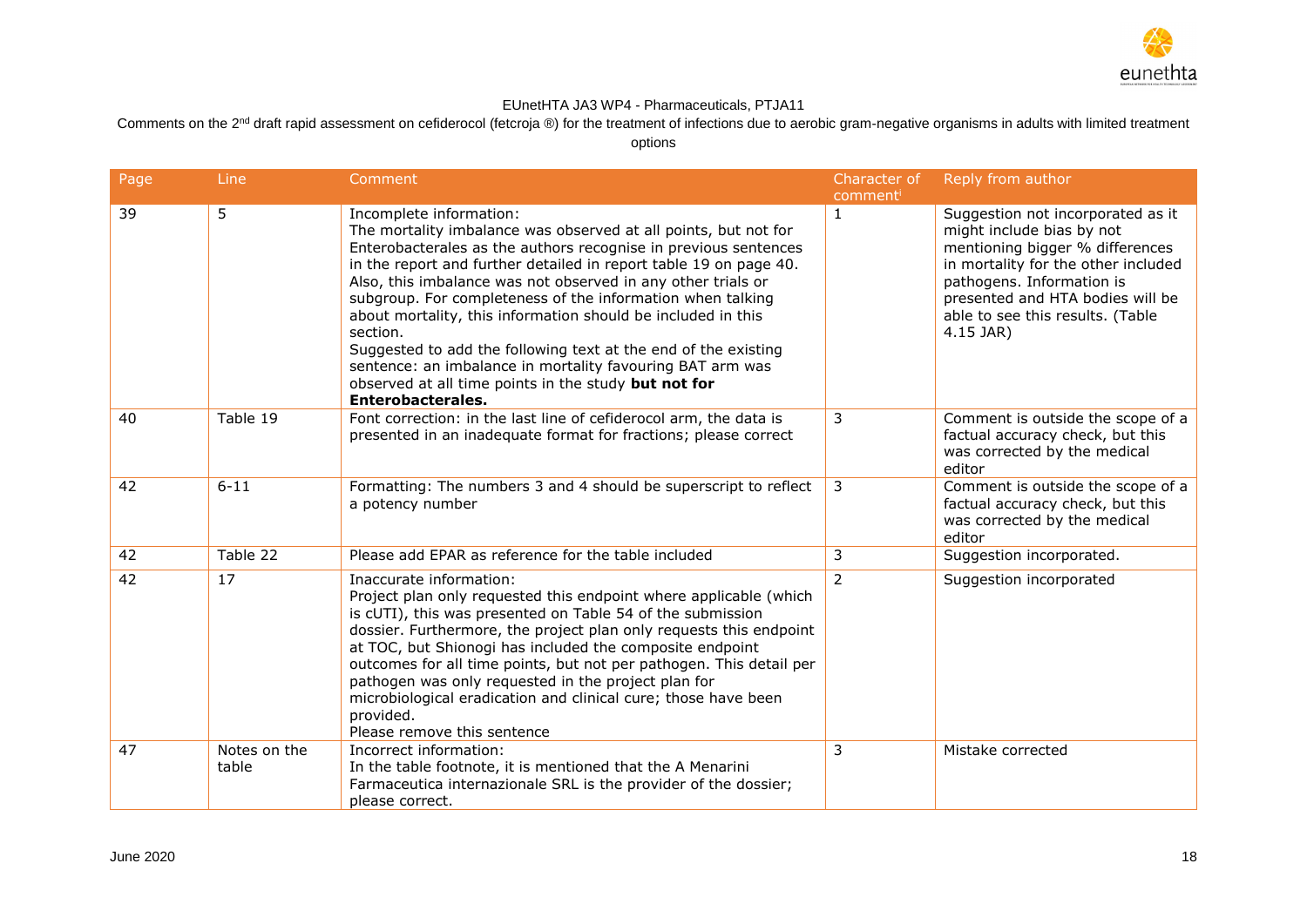

Comments on the 2<sup>nd</sup> draft rapid assessment on cefiderocol (fetcroja ®) for the treatment of infections due to aerobic gram-negative organisms in adults with limited treatment

| Page | Line     | Comment                                                                                                                                                                                                                                                                                                                                                                                                                                                                                                                                                                                                                                                                                     | Character of   | Reply from author                                                                                                                                                                                                                 |
|------|----------|---------------------------------------------------------------------------------------------------------------------------------------------------------------------------------------------------------------------------------------------------------------------------------------------------------------------------------------------------------------------------------------------------------------------------------------------------------------------------------------------------------------------------------------------------------------------------------------------------------------------------------------------------------------------------------------------|----------------|-----------------------------------------------------------------------------------------------------------------------------------------------------------------------------------------------------------------------------------|
| 48   | Table 26 | Incomplete information:<br>The tables does not include the results at EOT, which is a relevant<br>timepoint; these are provided in the CSR, please include                                                                                                                                                                                                                                                                                                                                                                                                                                                                                                                                  | comment<br>3   | Suggestion incorporated.                                                                                                                                                                                                          |
| 51   | $9 - 11$ | Inaccurate information:<br>Please refer to previous comments; APEKS NP is part of the<br>EUnetHTA submission dossier and complies with the criteria for<br>inclusion in the PICO;<br>Please remove the entire paragraph                                                                                                                                                                                                                                                                                                                                                                                                                                                                     | $\mathbf{1}$   | Suggestion incorporated                                                                                                                                                                                                           |
| 56   | $2 - 3$  | Unclear sentence:<br>The post-hoc analysis provided by the MAH for APEKS NP study,<br>contain information relevant for EUnetHTA target population 1,<br>documented CR infection; it is not clear the reason why the<br>authors have not included this analysis in the assessment; for<br>transparency and completeness, this should be included in the<br>assessment or a justification added for its omission.                                                                                                                                                                                                                                                                             | $\mathbf{1}$   | Suggestion incorporated                                                                                                                                                                                                           |
| 56   | 5        | Incomplete information:<br>All cause mortality was also similar at day 28 and EOS between<br>the arms in this study.<br>Suggest to add the following text to the end of the sentence: ()<br>all cause mortality at Day 14, and similar ACM at days 28 and<br>EOS. $()$                                                                                                                                                                                                                                                                                                                                                                                                                      | $\overline{2}$ | Suggestion not incorporated. Non<br>inferiority confirmation is related<br>to primary endpoint, not<br>secondary                                                                                                                  |
| 56   | 9        | Correct study name to APEKS NP                                                                                                                                                                                                                                                                                                                                                                                                                                                                                                                                                                                                                                                              | 3              | Corrected                                                                                                                                                                                                                         |
| 57   | Table 34 | Incorrect information:<br>The 2 asterisks in the line referring to discontinuation due to<br>TEAE for cefiderocol arm in APEKS cUTI, refer to a note for SAEs,<br>which are not the same as TEAE leading to discontinuation; while<br>the numbers in the table are correct, the footnote is not, as it<br>includes C. Diff as SAE leading to discontinuation, but only patient<br>216-008 in CFDC group had c. Difficile and was not part of the 5<br>patients that discontinued cefiderocol due to TEAEs; for<br>completeness, in the IPM/CS group, 5 subjects reported AEs<br>related to C. difficile). Two of the events were SAEs.<br>Please remove this information from the footnote. | 1              | Asterisks have been moved to<br>first column. Suggestion about<br>deleting not incorporated as this is<br>also stated in the submission<br>dossier tables the JAR refers to,<br>specifically table 84 core<br>submission dossier. |
| 58   | Table 35 | Incomplete information:<br>For APEKS NP this information was provided in section 5.5.2.3.4.                                                                                                                                                                                                                                                                                                                                                                                                                                                                                                                                                                                                 | 2              | Section 5.5.2.3.4 shows combined<br>TEAES by severity (overall for                                                                                                                                                                |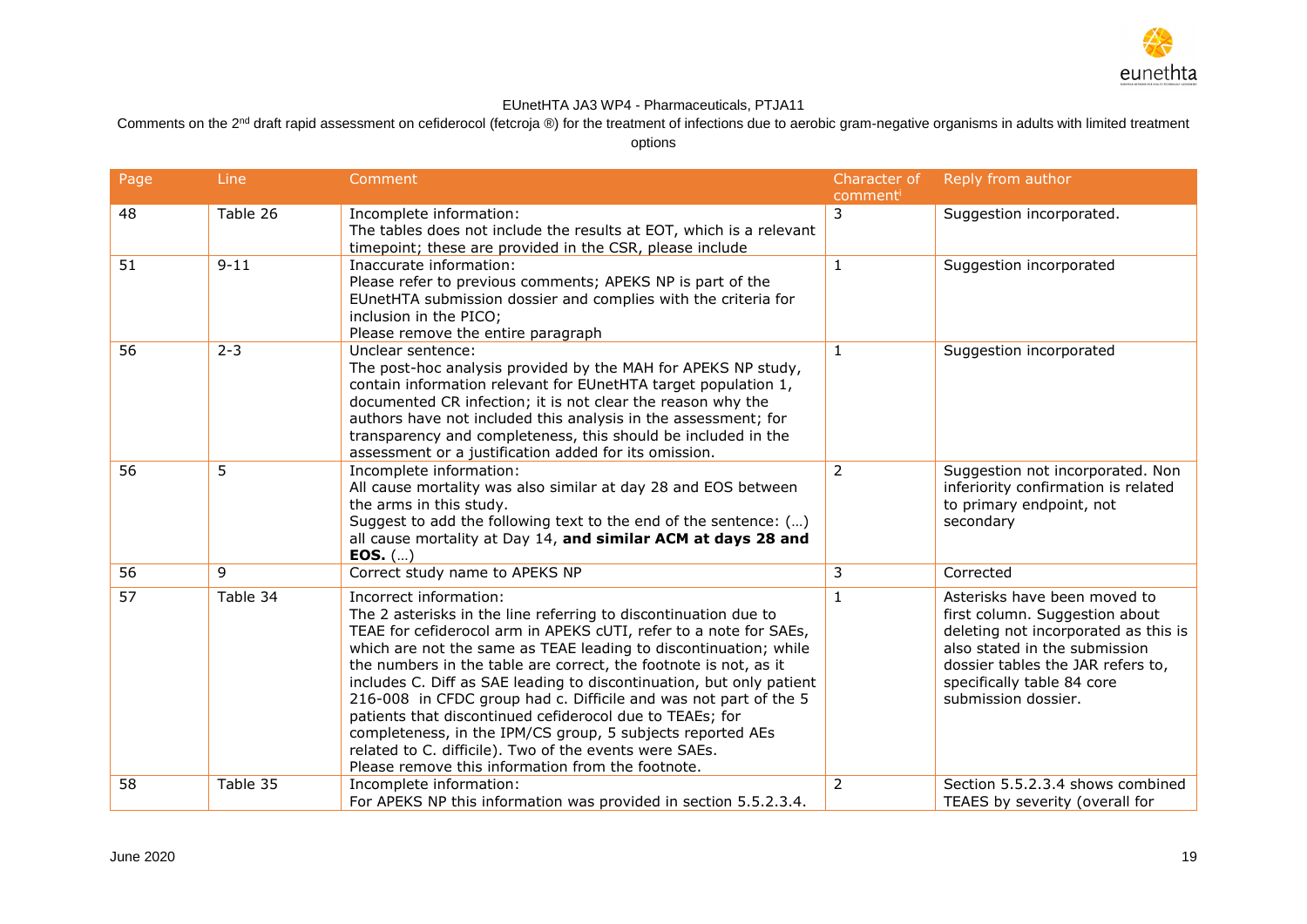

Comments on the 2<sup>nd</sup> draft rapid assessment on cefiderocol (fetcroja ®) for the treatment of infections due to aerobic gram-negative organisms in adults with limited treatment options

| Page | Line      | Comment                                                                                                                                                                                                                                                                                                                                                                                                                                                                                                                                                                                                                                                                                                                                                                                                                                                                                        | Character of<br>comment | Reply from author                                                                                                    |
|------|-----------|------------------------------------------------------------------------------------------------------------------------------------------------------------------------------------------------------------------------------------------------------------------------------------------------------------------------------------------------------------------------------------------------------------------------------------------------------------------------------------------------------------------------------------------------------------------------------------------------------------------------------------------------------------------------------------------------------------------------------------------------------------------------------------------------------------------------------------------------------------------------------------------------|-------------------------|----------------------------------------------------------------------------------------------------------------------|
|      |           | of the submission dossier; please include this information.                                                                                                                                                                                                                                                                                                                                                                                                                                                                                                                                                                                                                                                                                                                                                                                                                                    |                         | both cefiderocol and HD<br>meropenem) not for each<br>treatment arm. Information not<br>possible to add.             |
| 64   | 38-40     | Unclear sentence:<br>The sentence refers to known renal toxicity in the BAT group, it is<br>therefore important that the BAT is predominantly composed by<br>colistin in monotherapy and combinations, which is known to be<br>associated with renal impairment.<br>Suggested alternative text:<br>() known SAEs and renal toxicity associated with colistin,<br>which was the main component in the BAT group.                                                                                                                                                                                                                                                                                                                                                                                                                                                                                | $\mathcal{P}$           | Suggestion not incorporated. Not<br>mistake or missing information.<br>This is explained elsewhere in the<br>report. |
| 67   | $20 - 21$ | Incomplete sentence:<br>The BAT consisted of 1 to 3 antibiotic agents active against Gram<br>negative pathogens; over 82% of patients in cefiderocol group<br>received monotherapy but over 71% of patients in BAT arm<br>received combination regimens, and predominantly including<br>colistin (65,5%). It is important for correct interpretation of data<br>that this information is included in the sentence as for the<br>majority of the patients in this study took cefiderocol as<br>monotherapy and colistin based regimen in combination in BAT<br>arm.<br>Suggested alternative text:<br>BAT consisted of up to 3 antibiotic agents active against Gram<br>negative pathogens selected as per local standard of care;<br>71% of patients received combination therapy in BAT arm<br>predominantly based on colistin and including all<br>comparators detailed in the project plan. | 2                       | Suggestion partially incorporated                                                                                    |
| 67   | $22 - 23$ | inaccurate sentence:<br>the authors refer that there is no relevant evidence for other<br>relevant comparators specified in the project plan.<br>However, the project plan defines 1 comparator: BAT includes<br>(but is not limited to) any of the following as monotherapy or in<br>combination (source: project plan). This does not require<br>evidence against each agent individually; additionally, BAT arm in                                                                                                                                                                                                                                                                                                                                                                                                                                                                          | $\mathbf{1}$            | Suggestion partially incorporated.<br>Paragraph rephrased.                                                           |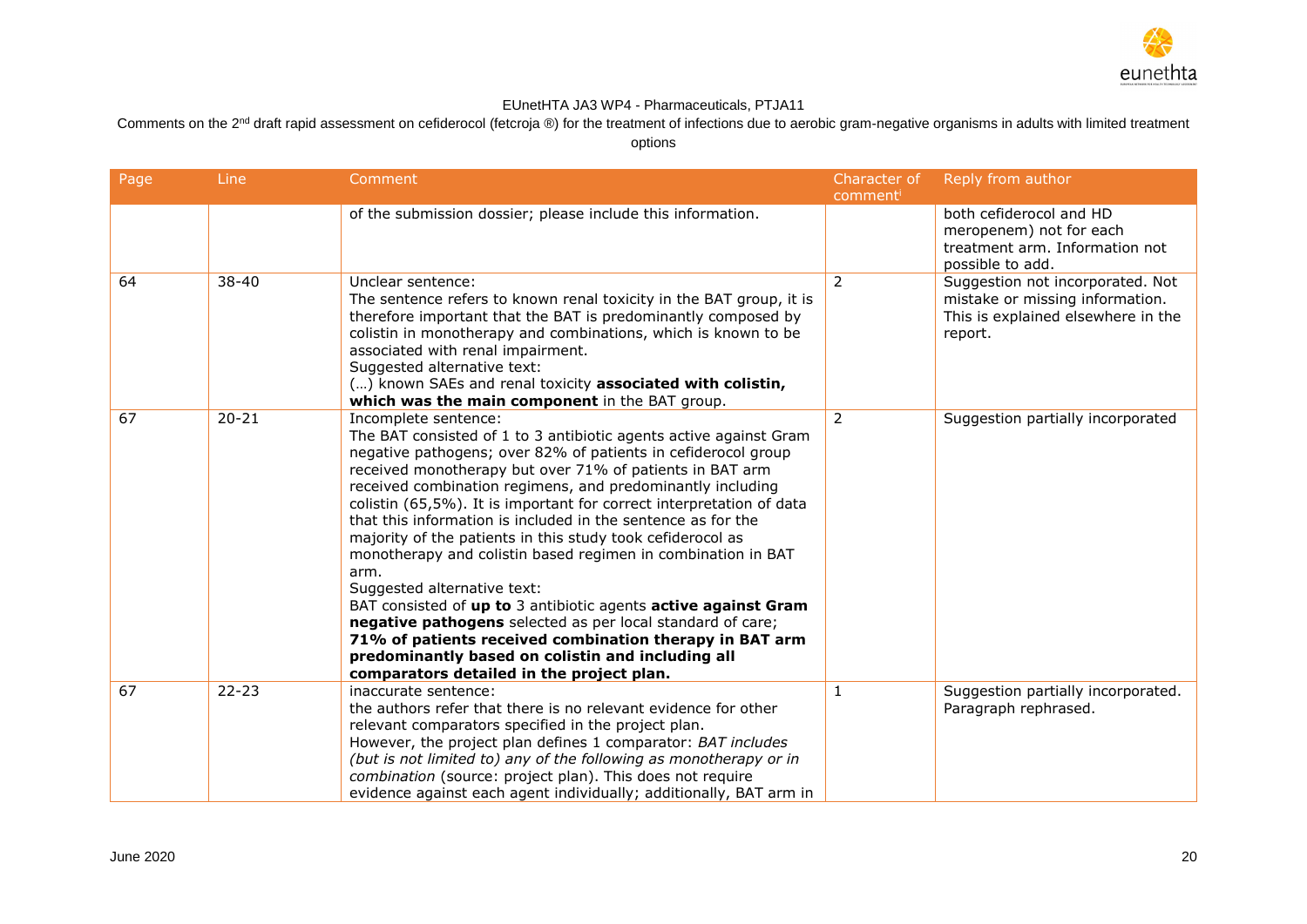

Comments on the 2<sup>nd</sup> draft rapid assessment on cefiderocol (fetcroja ®) for the treatment of infections due to aerobic gram-negative organisms in adults with limited treatment

| Page | Line      | Comment                                                                                                                                                                                                                                                                                                                                                                                                                                                                                                                                                                                            | Character of | Reply from author                               |
|------|-----------|----------------------------------------------------------------------------------------------------------------------------------------------------------------------------------------------------------------------------------------------------------------------------------------------------------------------------------------------------------------------------------------------------------------------------------------------------------------------------------------------------------------------------------------------------------------------------------------------------|--------------|-------------------------------------------------|
|      |           | CREDIBLE includes all of the agents mentioned in the project plan<br>and as per EUnetHTA request, Shionogi presented comparative in<br>vitro and PK/PD data in the dossier;<br>Suggested alternative text:<br>There was <b>further</b> relevant evidence available for other relevant<br>comparators specified in the project plan in the in vitro and<br>PK/PD data                                                                                                                                                                                                                               | comment      |                                                 |
| 67   | $43 - 44$ | Incomplete sentence:<br>BAT arm in CREDIBLE-CR corresponds exactly to the definition of<br>the comparator on the Project plan and included all agents there<br>defined. Hence the entire population should be considered and<br>not only the patients with colistin-based regimens;<br>Suggestion for alternative text:<br>Documentation was available for directly comparison of<br>cefiderocol vs. BAT (CREDIBLE-CR 43 study). In the BAT group,<br>25/38 of subjects received a colistin-based regimen, but<br>included all comparators detailed in the project plan.                           | $\mathbf{1}$ | Suggestion partially incorporated               |
| 68   | $13 - 16$ | Sentence incomplete:<br>The study also did not accommodate for randomization based on<br>pathogens, and as a result there was an imbalance in pathogen<br>distribution, which should be reflected in the sentence;<br>Suggested alternative text:<br>() there were differences in the baseline characteristics and<br>pathogen distribution of the treatment arms ()                                                                                                                                                                                                                               | 2            | Suggestion incorporated                         |
| 68   | $17 - 19$ | Sentence unclear: it is not clear to which arm the concomitant<br>treatment is referring to. In cefiderocol over 80% were treated<br>with monotherapy; in the BAT arm, then all comparators in the<br>project plan were included. Additionally, all drugs active against<br>CR pathogens are also active against CS pathogens of the same<br>species. Therefore, it is unclear how this is a limitation of the<br>study in this setting.<br>Suggested alternative text is to remove the sentence as is not<br>reflective of a limitation of the study within the EUnetHTA project<br>plan analysis | $\mathbf{1}$ | Suggestion not incorporated.<br>Sentence edited |
| 68   | $26 - 27$ | Incorrect sentence:                                                                                                                                                                                                                                                                                                                                                                                                                                                                                                                                                                                | 1            | Suggestion not incorporated. The                |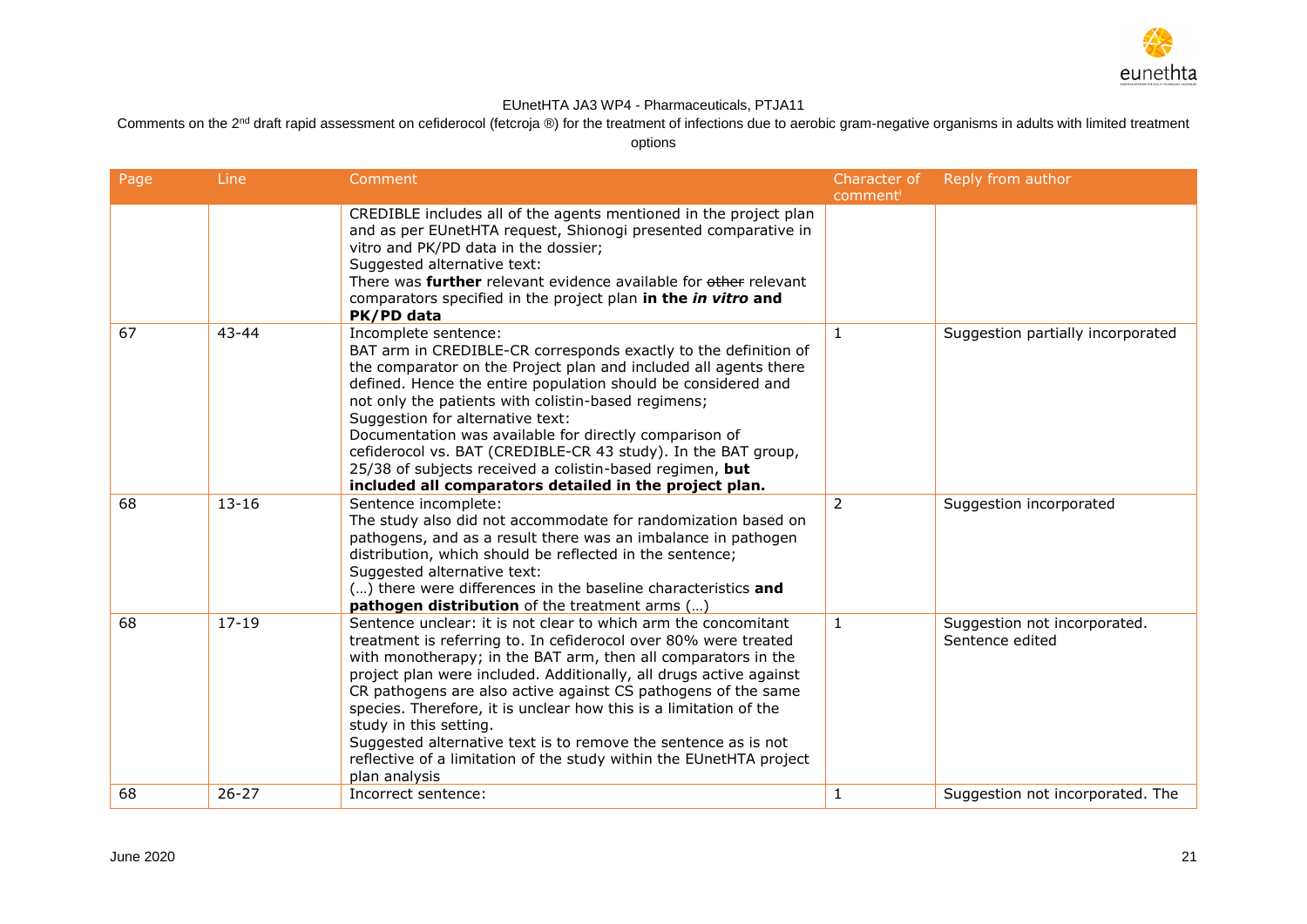

Comments on the 2<sup>nd</sup> draft rapid assessment on cefiderocol (fetcroja ®) for the treatment of infections due to aerobic gram-negative organisms in adults with limited treatment

| Page      | Line                                 | Comment                                                                                                                                                                                                                                                                                                                                                                                                                                                                                                                                                                                                                                                                                                                         | Character of<br>comment | Reply from author                                                                                                                                                     |
|-----------|--------------------------------------|---------------------------------------------------------------------------------------------------------------------------------------------------------------------------------------------------------------------------------------------------------------------------------------------------------------------------------------------------------------------------------------------------------------------------------------------------------------------------------------------------------------------------------------------------------------------------------------------------------------------------------------------------------------------------------------------------------------------------------|-------------------------|-----------------------------------------------------------------------------------------------------------------------------------------------------------------------|
|           |                                      | The authors mention that there is no clinical data available for<br>documented infection due to other than CR GN pathogen infection<br>with limited treatment option;<br>This is not correct, since both APEKS NP and APEKS cUTI were<br>conducted in patients with infections caused MDR pathogens,<br>sensitive to carbapenems as per definition in the correspondent<br>RCT protocols;<br>For APEKS NP in particular, the pathogens were MDR and the FDA<br>considered that these patients had limited treatment options, and<br>therefore recommended a high dose, prolonged infusion regimen<br>for meropenem (only used for cystic fibrosis patients).<br>Alternative text is to remove this sentence as is not accurate. |                         | text refers to not only to<br>pathogens but also comparators in<br>PICO for population 1 (B)                                                                          |
| 68        | 25-39                                | Incomplete information;<br>The in vitro studies and the requested retrospective comparative<br>PK/PD study provide information for this population and this is<br>not included in the analysis.                                                                                                                                                                                                                                                                                                                                                                                                                                                                                                                                 | $\mathbf{1}$            | Comment is outside of the scope<br>of a factual accuracy check.<br>Still no clinical studies. Suggestion<br>not incorporated. In vitro is<br>considered as supportive |
| 68        | 48-49                                | inaccurate information:<br>APEKS cUTI only included a small proportion of patients with<br>acute pyelonephritis (27%), which is not accurately reflected in<br>the sentence;<br>Suggested alternative text: is to remove the reference to acute<br>pyelonephritis                                                                                                                                                                                                                                                                                                                                                                                                                                                               | $\overline{2}$          | Comment is outside of the scope<br>of a factual accuracy check.                                                                                                       |
| 67;<br>68 | 30-36(page 67)<br>44-45 (page<br>68) | Unclear sentence:<br>Critically ill patients with life-threatening condition is a vague<br>term, which can arguably be defined by the need to admit into<br>hospital (all patients in all 3 trials were hospitalised) and treated<br>with IV antibiotics (also all patients included were treated with IV<br>antibiotics). Furthermore, the APACHE mean scores in the<br>CREDIBLE and APEKS-NP were 15 and above (which represent an<br>25% chance of mortality), with a significant proportion above 20.<br>An APACHE score >14 represents a mortality risk of 25%, which<br>confirms the critically ill/life-threatening condition of these<br>patients. Moreover, the mortality was assessed as a primary                    | 1                       | Critically ill patients are defined by<br>project plan as life-threatening<br>condition. Suggestion not<br>incorporated.                                              |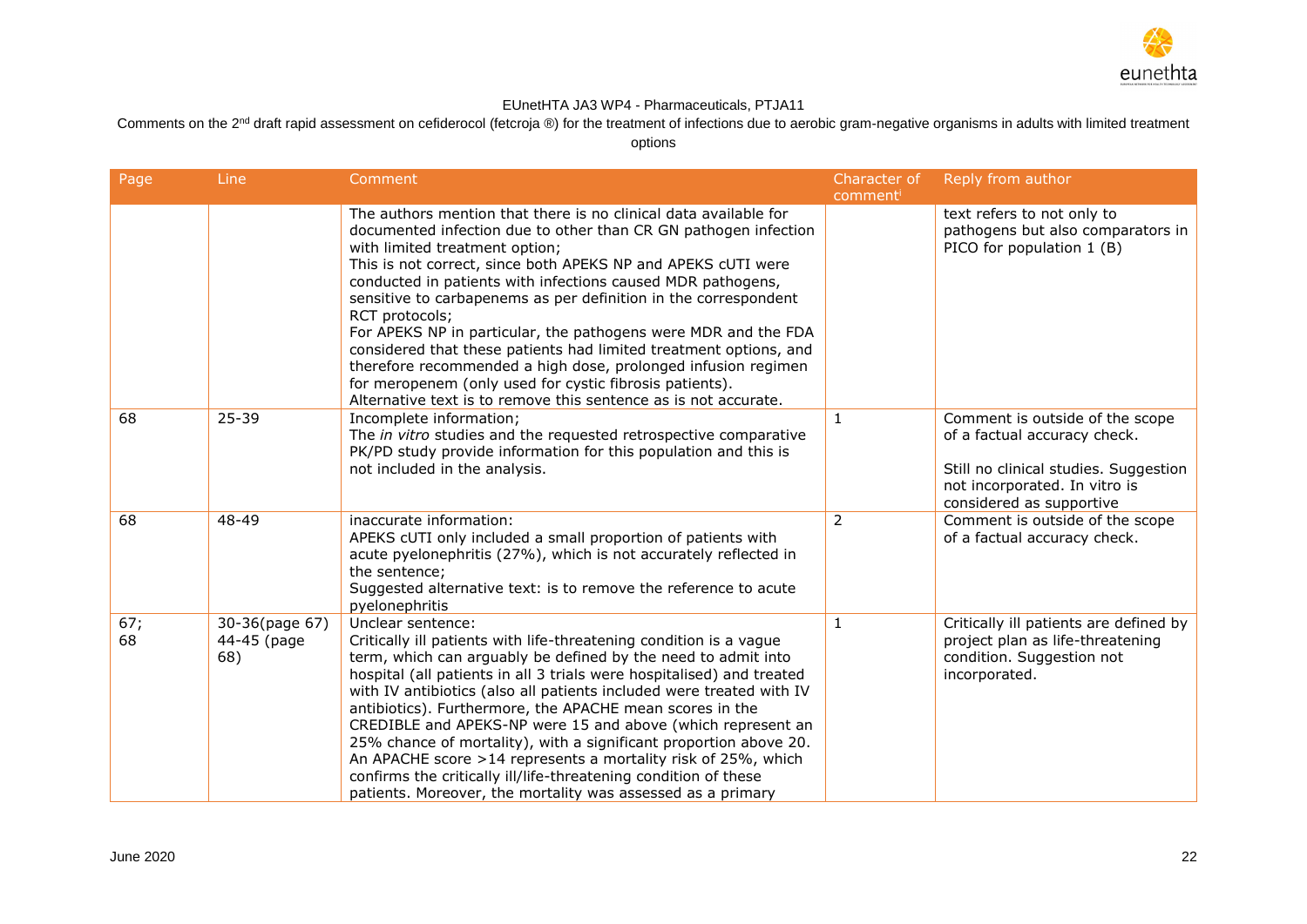

Comments on the 2<sup>nd</sup> draft rapid assessment on cefiderocol (fetcroja ®) for the treatment of infections due to aerobic gram-negative organisms in adults with limited treatment

| Page | Line      | Comment                                                                                                                                                                                                                                                                                                                                                                                                                                                                                                                                                                                                                                                                                                                                                                                                                                                                                                                                                                                                                                           | Character of<br>comment | Reply from author                                                                          |
|------|-----------|---------------------------------------------------------------------------------------------------------------------------------------------------------------------------------------------------------------------------------------------------------------------------------------------------------------------------------------------------------------------------------------------------------------------------------------------------------------------------------------------------------------------------------------------------------------------------------------------------------------------------------------------------------------------------------------------------------------------------------------------------------------------------------------------------------------------------------------------------------------------------------------------------------------------------------------------------------------------------------------------------------------------------------------------------|-------------------------|--------------------------------------------------------------------------------------------|
|      |           | endpoint in APEKS NP study, which assumes that these patients<br>have a life-threatening condition and are at risk of death within<br>the next 14 days. All these aspects are inconsistent with the<br>authors conclusions that there was no robust clinical data, to<br>support an assessment for the target population 2 according to<br>the PICO.<br>Suggested alternative text:<br>2) Critically ill adult patients (as defined by hospitalised<br>patients requiring IV antibiotics) with suspected infection by<br>a carbapenem-resistant Gram-negative pathogen or other Gram-<br>negative pathogen difficult to treat with limited treatment<br>options;<br>Due to limited The clinical documentation available for<br>cefiderocol, enabled the MAH was not able to submit a dossier<br>according to the scope defined in the project plan (see table 3).<br>Consequently, a complete assessment of cefiderocol vs. all<br>identified relevant comparators in the specified patient<br>populations in the European PICO was not possible. |                         |                                                                                            |
| 69   | $17 - 19$ | Incomplete information:<br>APEKS NP also demonstrated similar results in mortality at days<br>28 and EOS and in terms of microbiological eradication and<br>clinical cure over time and for different pathogens. This<br>information contribute to the analysis and should be reflected in<br>the text.<br>Suggested alternative text:<br>() In the APEKS-NP study non-inferiority of cefiderocol<br>compared with HD meropenem was demonstrated () for all<br>cause mortality at Day 14 (), and showed similar results in<br>mortality at Day 28 and EOS and for other clinical and<br>microbiological endpoints at different time points and<br>pathogens.                                                                                                                                                                                                                                                                                                                                                                                      | $\overline{2}$          | Suggestion not incorporated                                                                |
| 69   | $19 - 21$ | Unclear sentence: it is unclear the relevance of this sentence for                                                                                                                                                                                                                                                                                                                                                                                                                                                                                                                                                                                                                                                                                                                                                                                                                                                                                                                                                                                | $\mathbf{1}$            | Sentence re-written. It is                                                                 |
|      |           | EUnetHTA assessment and this population was not specifically<br>requested for detailed analysis in the project plan; please clarify<br>relevance of this sentence for the EUnetHTA relative effectiveness                                                                                                                                                                                                                                                                                                                                                                                                                                                                                                                                                                                                                                                                                                                                                                                                                                         |                         | important for the European report<br>to reflect about relevant European<br>(EMA endpoints) |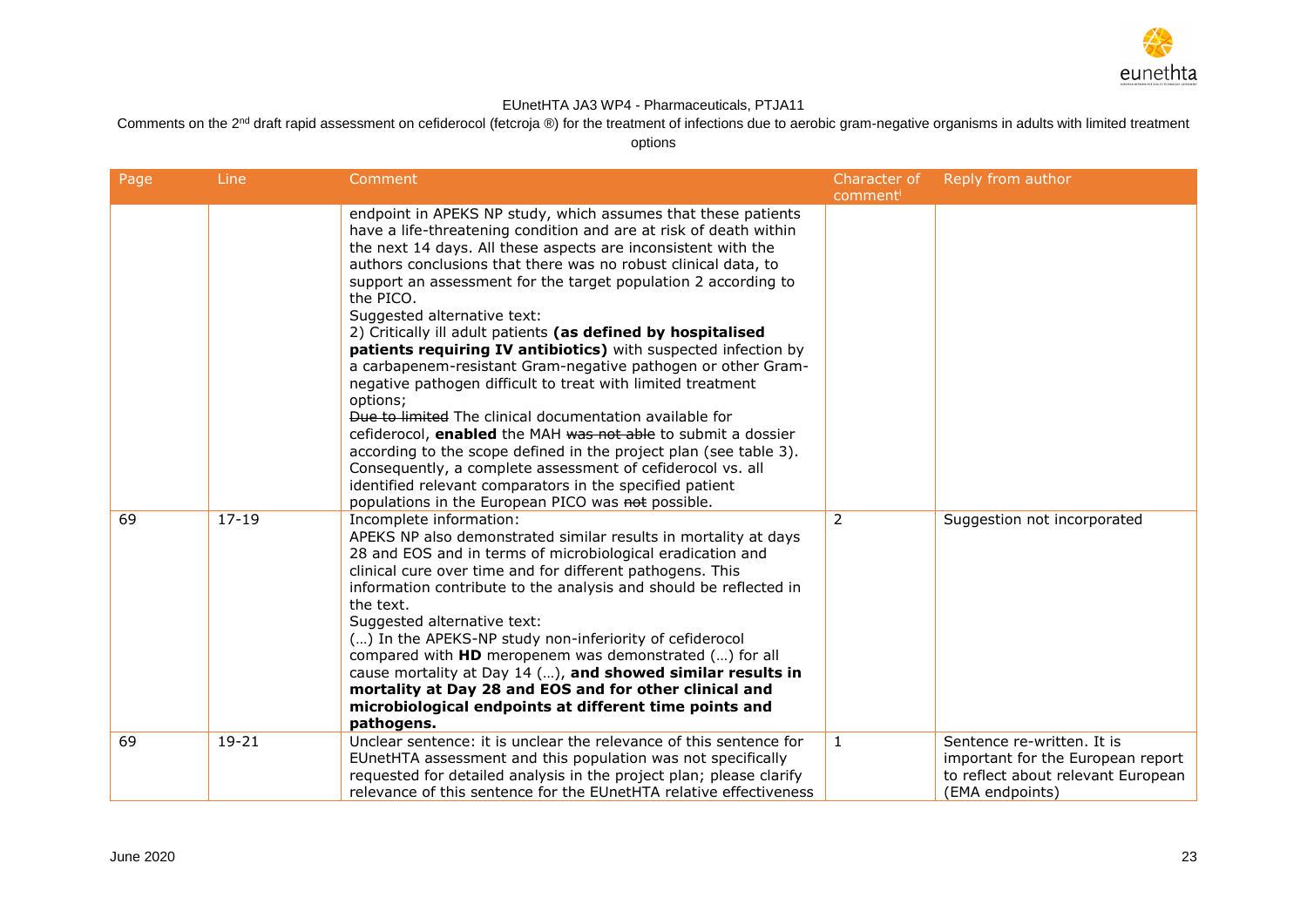

Comments on the 2<sup>nd</sup> draft rapid assessment on cefiderocol (fetcroja ®) for the treatment of infections due to aerobic gram-negative organisms in adults with limited treatment

| Page | Line      | Comment                                                                                                                                                                                                                                                                                                                                                                                                                                                                                                                                                                                                                                                                                                                                                                                                                                                                                                                                                            | Character of<br>comment | Reply from author                                               |
|------|-----------|--------------------------------------------------------------------------------------------------------------------------------------------------------------------------------------------------------------------------------------------------------------------------------------------------------------------------------------------------------------------------------------------------------------------------------------------------------------------------------------------------------------------------------------------------------------------------------------------------------------------------------------------------------------------------------------------------------------------------------------------------------------------------------------------------------------------------------------------------------------------------------------------------------------------------------------------------------------------|-------------------------|-----------------------------------------------------------------|
|      |           | assessment and either remove the sentence altogether, or detail<br>how this endpoint has impacted the assessment.                                                                                                                                                                                                                                                                                                                                                                                                                                                                                                                                                                                                                                                                                                                                                                                                                                                  |                         |                                                                 |
| 69   | $33 - 35$ | inaccurate sentence:<br>Clinical MIC breakpoints for cefiderocol were established by<br>EUCAST for Enterobacterales and Pseudomonas aeruginosa.<br>Furthermore, for Acinetobacter baumanii and Stenotrophomonas<br>maltophilia, EUCAST refers to PK/PD breakpoints where clinical<br>breakpoints are not defined. Therefore, this sentence is<br>inaccurate as it mentions that there is only breakpoints for<br>Enterobacterales and Pseudomonas aeruginosa. All this<br>information was provided in the EUnetHTA submission dossier.<br>Suggested alternative text:<br>MIC breakpoints clinical breakpoints were established by<br>EUCAST for cefiderocol for Enterobacterales and Pseudomonas<br>aeruginosa, and PK/PD breakpoints are defined for all other<br>pathogens including Acinetobacter baumanii and<br>Stenotrophomonas maltophilia, as is standard practice.<br>Please refer to SmPC section 5.1 and EUnetHTA submission<br>dossier section 5.4.1.8 | $\mathbf{1}$            | Suggestion incorporated                                         |
| 69   | 37        | Unclear sentence:<br>The authors mention that the non clinical data is supportive only,<br>but EMA has considered it pivotal data. Furthermore, EUnetHTA<br>has specifically requested a retrospective comparative PK/PD<br>study mentioning this information would be of "utmost<br>importance for the assessment", yet in the report is referenced as<br>supportive evidence and not described in section 4. In addition,<br>the analysis agreed on the scoping meeting on the in vitro studies<br>that were conducted specifically for EUnetHTA are not mentioned<br>in the report at all. Therefore, it is unclear the role of the<br>requested non-clinical data in the REA assessment;<br>Suggested alternative sentence:<br>Additional key non-clinical evidence                                                                                                                                                                                            | $\mathbf{1}$            | Comment is outside of the scope<br>of a factual accuracy check. |
| 69   | $39 - 41$ | Missing information:<br>The in vitro and PK/PD data studies are mentioned but no<br>conclusion was taken. For clarity and transparency, please include                                                                                                                                                                                                                                                                                                                                                                                                                                                                                                                                                                                                                                                                                                                                                                                                             | $\mathbf{1}$            | Information added                                               |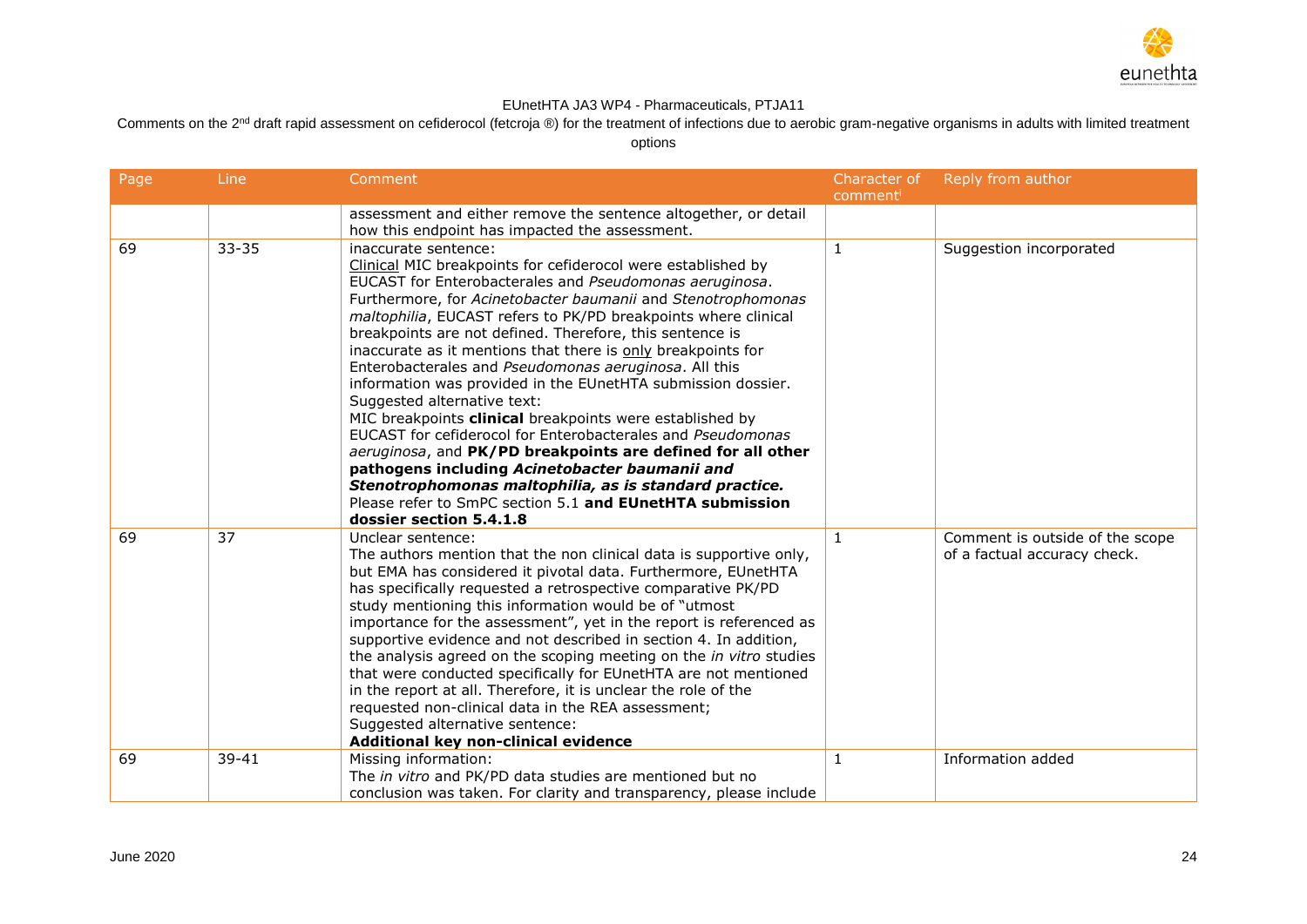

Comments on the 2<sup>nd</sup> draft rapid assessment on cefiderocol (fetcroja ®) for the treatment of infections due to aerobic gram-negative organisms in adults with limited treatment

| Page | Line     | Comment                                                                                                                                                                                                                                                                                                                                                                                                                                                                                                                                                                                                                                                                                                                                                                | Character of<br>comment | Reply from author                                                                                                                     |
|------|----------|------------------------------------------------------------------------------------------------------------------------------------------------------------------------------------------------------------------------------------------------------------------------------------------------------------------------------------------------------------------------------------------------------------------------------------------------------------------------------------------------------------------------------------------------------------------------------------------------------------------------------------------------------------------------------------------------------------------------------------------------------------------------|-------------------------|---------------------------------------------------------------------------------------------------------------------------------------|
|      |          | the conclusions that authors have taken from these studies and<br>how they were integrated into the REA assessment.                                                                                                                                                                                                                                                                                                                                                                                                                                                                                                                                                                                                                                                    |                         |                                                                                                                                       |
| 69   | 50       | inaccurate sentence:<br>the authors refer that the PK/PD data does not demonstrate or<br>confirm clinical efficacy; EMA considers PK/PD data pivotal for the<br>Benefit risk assessment as it is predictive of clinical efficacy.<br>Therefore the sentence should accurately reflect the level of<br>evidence these studies provide for the assessment of clinical<br>efficacy<br>Suggested alternative text:<br>() dosing regimens, and are predictive of clinical efficacy.                                                                                                                                                                                                                                                                                         | $\mathbf{1}$            | Sentence deleted. This sentence<br>refers in genera for PTA analyses,<br>not explicitly for cefiderocol.                              |
| 70   | 4        | Unclear sentence:<br>High dose was only for meropenem; all other comparators were<br>at regular/recommended doses, so the sentence needs<br>clarification;<br>Suggested alternative text:<br>() with high dose meropenem and ceftolozane/tazobactam.                                                                                                                                                                                                                                                                                                                                                                                                                                                                                                                   | 3                       | Suggestion incorporated                                                                                                               |
| 70   | $7 - 8$  | Incorrect sentence:<br>The reason why it is not possible to include Acinetobacter<br>baumanii is not due to the lack of established breakpoints for<br>cefiderocol as the authors mention (as detailed above EUCAST<br>defined PK/PD breakpoints for this pathogen for cefiderocol), but<br>rather because ceftolozane/tazobactam does not have activity<br>against this pathogen, which does not permit for the analysis to<br>be conducted in this pathogen.<br>Suggested alternative text:<br>The comparative PTA analysis includes Enterobacterales and<br>P.aeruginosa, but due to lack of established breakpoints for<br>eefiderocol activity of comparators for this pathogen, it was<br>not possible to include the clinically important Acinetobacter<br>spp. | $\mathbf{1}$            | Suggestion incorporated                                                                                                               |
| 70   | $9 - 10$ | inaccurate sentence:<br>ELF penetration has been shown in the APEKS-NP study with<br>cefiderocol being non inferior to high dose meropenem;<br>simulation of plasma concentration is current practice even for                                                                                                                                                                                                                                                                                                                                                                                                                                                                                                                                                         | 1                       | Authors (NOMA) have not provide<br>any article to MAH at any time.<br>Probably mentioned this reference<br>as relevant during scoping |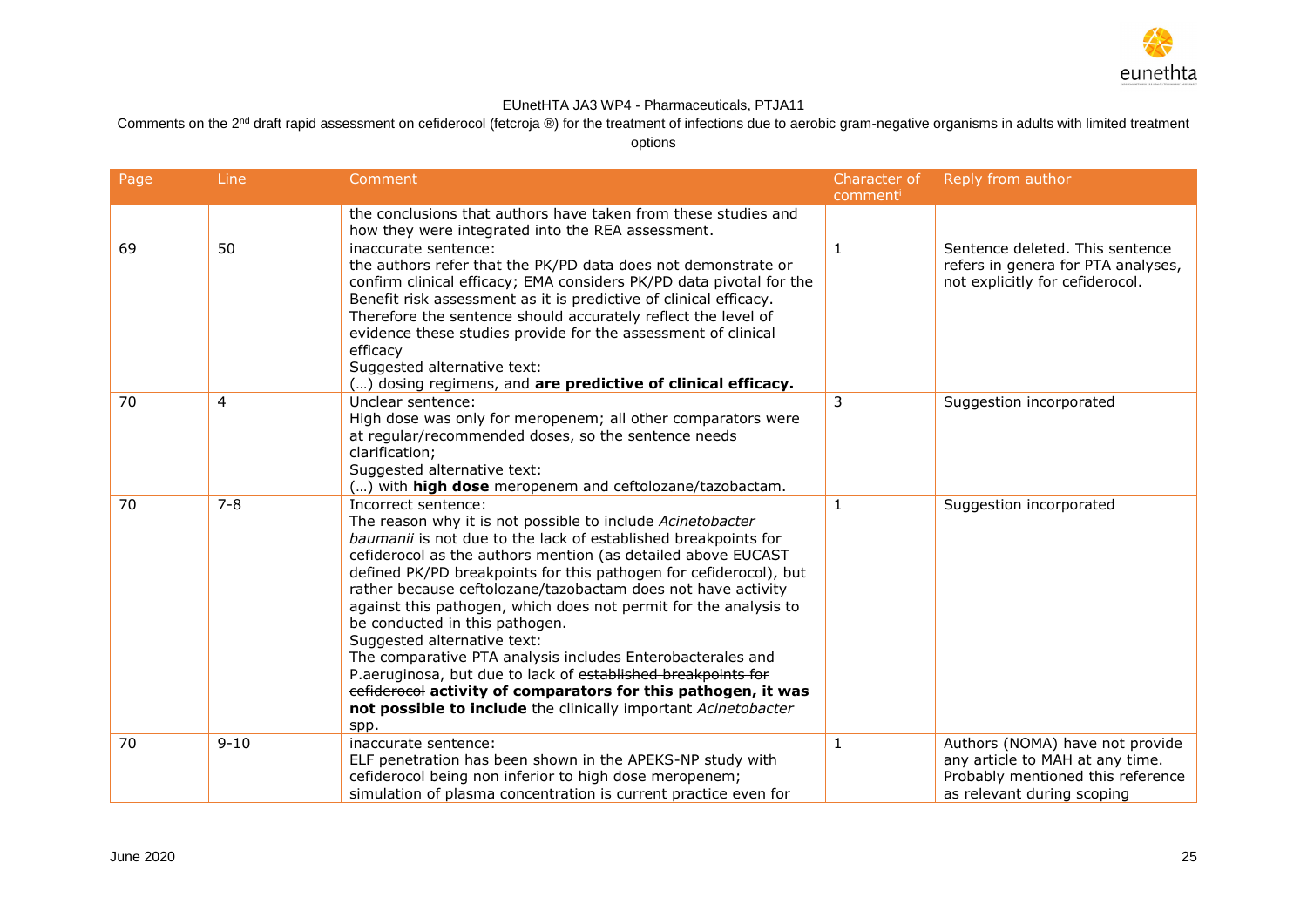

Comments on the 2<sup>nd</sup> draft rapid assessment on cefiderocol (fetcroja ®) for the treatment of infections due to aerobic gram-negative organisms in adults with limited treatment

options

| Page | Line      | Comment                                                                                                                                                                                                                                                                                                                                                                                                                                                                                                                                                                                                                                                                                                                                                                                                                                        | Character of<br>comment | Reply from author                                                                                                                                                                           |
|------|-----------|------------------------------------------------------------------------------------------------------------------------------------------------------------------------------------------------------------------------------------------------------------------------------------------------------------------------------------------------------------------------------------------------------------------------------------------------------------------------------------------------------------------------------------------------------------------------------------------------------------------------------------------------------------------------------------------------------------------------------------------------------------------------------------------------------------------------------------------------|-------------------------|---------------------------------------------------------------------------------------------------------------------------------------------------------------------------------------------|
|      |           | pneumonia, as detailed by the retrospective PKPD study by<br>Cristinacce et al <sup>1</sup> on CAP, that the authors from NOMA have<br>provided to Shionogi as basis for the retrospective comparative<br>PK/PD study that was requested by EUnetHTA. Furthermore,<br>clinical efficacy has been demonstrated in APEKS NP study,<br>further supporting the fact that PTA is predictive of clinical<br>efficacy<br>Suggested alternative text is to remove this sentence altogether.                                                                                                                                                                                                                                                                                                                                                            |                         | meeting, but not article provided<br>by NOMA:<br>Sentence refers only to PK/PD<br>retrospective analysis. Suggestion<br>not incorporated.                                                   |
| 70   | $11 - 13$ | inaccurate information:<br>the authors refer that in the retrospective comparative PK/PD<br>study, CR isolates were not included, but this is not accurate.<br>These isolates were NOT excluded from the study. To reflect the<br>MDR population (which includes CR pathogens) all isolates<br>resistant to cefepime and ciprofloxacin were included, but there<br>was no exclusion of CR isolates. This should be corrected in the<br>sentence, and since this was considered to be the cause for the<br>limitation, the sentence should be eliminated altogether.                                                                                                                                                                                                                                                                            | 1                       | Changed to:<br>However, only all isolates<br>resistant to cefpime and<br>ciprofloxacin were include,<br>therefore it was not possible to<br>confirm if CR isolates were<br>included or not. |
| 70   | $15 - 17$ | Unclear sentence:<br>It is unclear how the authors have reached this conclusion as<br>there is no commenting on the non-clinical data in section 4 of<br>the report. This is particularly relevant for the in vitro EU analysis<br>agreed in the scoping meeting (predicted comparative<br>susceptibility for EU isolates, data that was not even mentioned in<br>the report by the authors) or was especially requested by the<br>authors that considered it of utmost importance for assessment,<br>but then considered not to add to an understanding of the clinical<br>effectiveness of cefiderocol.<br>Suggested alternative text for clarification and transparency of<br>the assessment process should either include a clarification about<br>the reasons supporting this statement or the statement should be<br>removed altogether. | 1                       | Aspects replaced with limitations.<br>Suggestion not incorporated.<br>As commented several places<br>above in vitro is presented in<br>appendix sections.                                   |
| 70   | $25 - 29$ | Incorrect statement:<br>The author team mentions that the justifications for not including                                                                                                                                                                                                                                                                                                                                                                                                                                                                                                                                                                                                                                                                                                                                                     | 1                       | Suggestion not incorporated<br>It is mentioned in section 5.4.4.2                                                                                                                           |

<sup>&</sup>lt;sup>1</sup> Reference: A. Cristinacce *et al,* A retrospective analysis of probability of target attainment in community-acquired pneumonia: ceftaroline fosamil versus comparators; Inf Dis ther (2019) 8:185-198

ı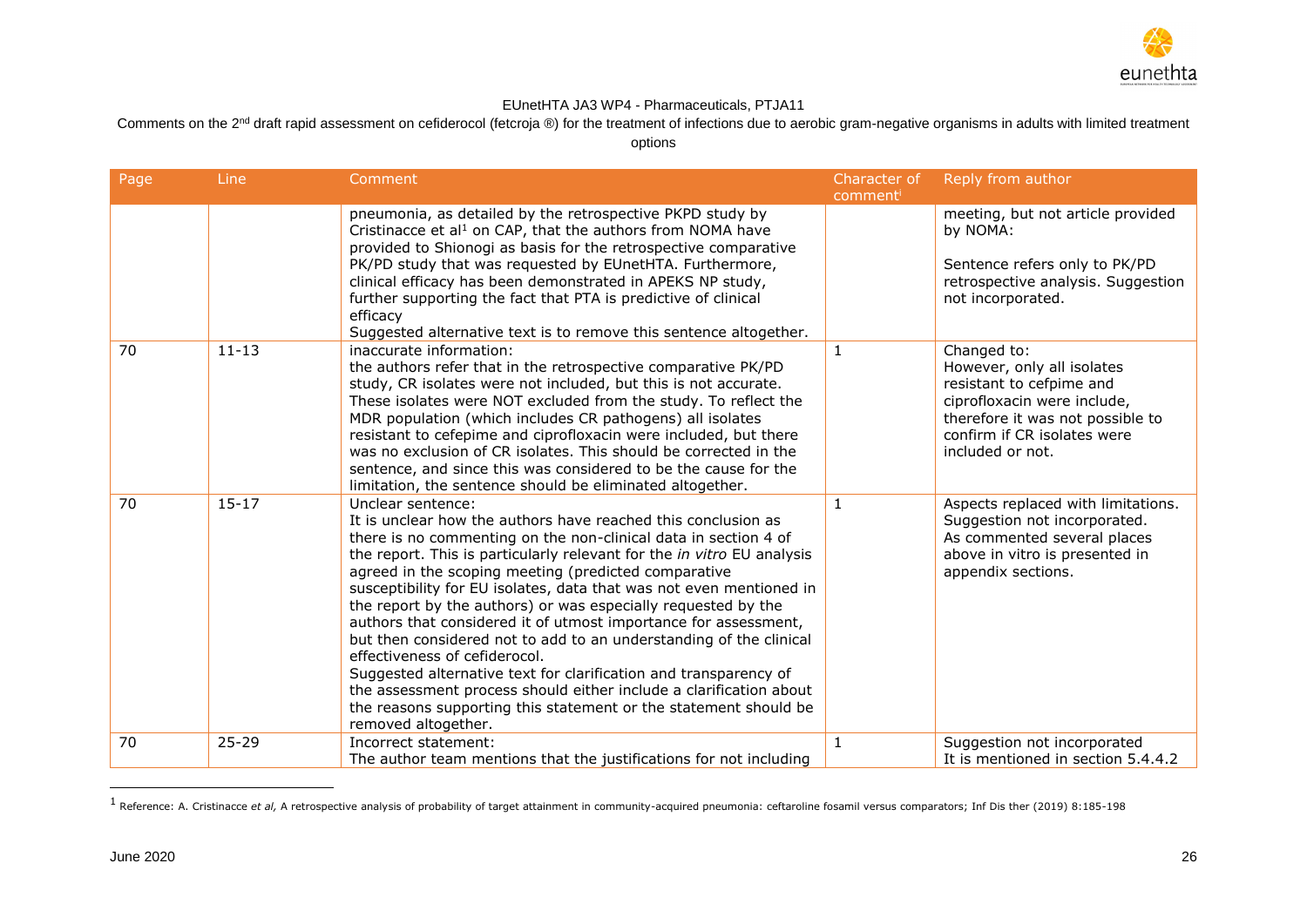

Comments on the 2<sup>nd</sup> draft rapid assessment on cefiderocol (fetcroja ®) for the treatment of infections due to aerobic gram-negative organisms in adults with limited treatment

| Page | Line      | Comment                                                                                                                                                                                                                                                                                                                                                                                                                                                                                                                                                                                                                                                                                                                                                                                    | Character of<br>comment | Reply from author                                                                                                                                                                                                                                    |
|------|-----------|--------------------------------------------------------------------------------------------------------------------------------------------------------------------------------------------------------------------------------------------------------------------------------------------------------------------------------------------------------------------------------------------------------------------------------------------------------------------------------------------------------------------------------------------------------------------------------------------------------------------------------------------------------------------------------------------------------------------------------------------------------------------------------------------|-------------------------|------------------------------------------------------------------------------------------------------------------------------------------------------------------------------------------------------------------------------------------------------|
|      |           | the Studies Tango I and ZEUS not discussed by the MAH. These is<br>not accurate as this is discussed in the submission dossier in<br>section 5.4.4.2, 3rd paragraph.<br>Suggested alternative text is to remove the sentences in lines 25-<br>27 and change the sentence in lines 27-29 reading as follows:<br>The justification for excluding ZEUS is not discussed by the MAH.<br>TANGO II was excluded because it included documented CR which<br>APEKS cUTI did not and hence violate comparability.<br>Furthermore, the assessment made by the authoring team and<br>MAH conclude that exclusion of TANGO II led to the exclusion of<br>TANGO I and ZEUS due to inability to connect the interventions to<br>the networks.                                                            |                         | but the rationale behind the<br>exclusion was not discussed by<br>MAH.                                                                                                                                                                               |
| 71   | $7 - 8$   | Unclear statement:<br>The authors mention that there is no robust conclusion that can<br>be extracted from the evidence submitted regarding the relative<br>effectiveness of cefiderocol.<br>However, both clinical but particularly the non-clinical data<br>provided (which is considered pivotal by EMA and was agreed<br>with EUnetHTA to be key component of the EUnetHTA<br>assessment) provide robust evidence for a conclusion on the<br>relative effectiveness assessment for cefiderocol.<br>Suggested alternative text:<br>No-robust conclusion can be extracted about the relative<br>effectiveness and safety of cefiderocol from this available<br>evidence when considering integrated clinical and non-<br>clinical evidence provided. due to limitations described above. | $\mathbf{1}$            | Comment is outside of the scope<br>of a factual accuracy check.                                                                                                                                                                                      |
| 71   | $16 - 20$ | Incomplete information:<br>In this paragraph the authors only discuss the mortality results in<br>1 of the clinical trials, where there are results from 2 other trials<br>for the same outcomes and as the primary endpoint for APEKS<br>NP. Therefore the sentence does not provide complete<br>information about this topic.<br>Suggested alternative text:<br>An imbalance in mortality was noted in the CREDIBLE study. This<br>remains unexplained. It is considered relevant to inform the                                                                                                                                                                                                                                                                                          | $\mathbf{1}$            | Already stated in other parts of<br>the report. Conclusion specifies<br>which study and pathogen was<br>imbalance mortality for, no need<br>to specify which studies or<br>pathogens mortality was not<br>imbalanced<br>Suggestion not incorporated, |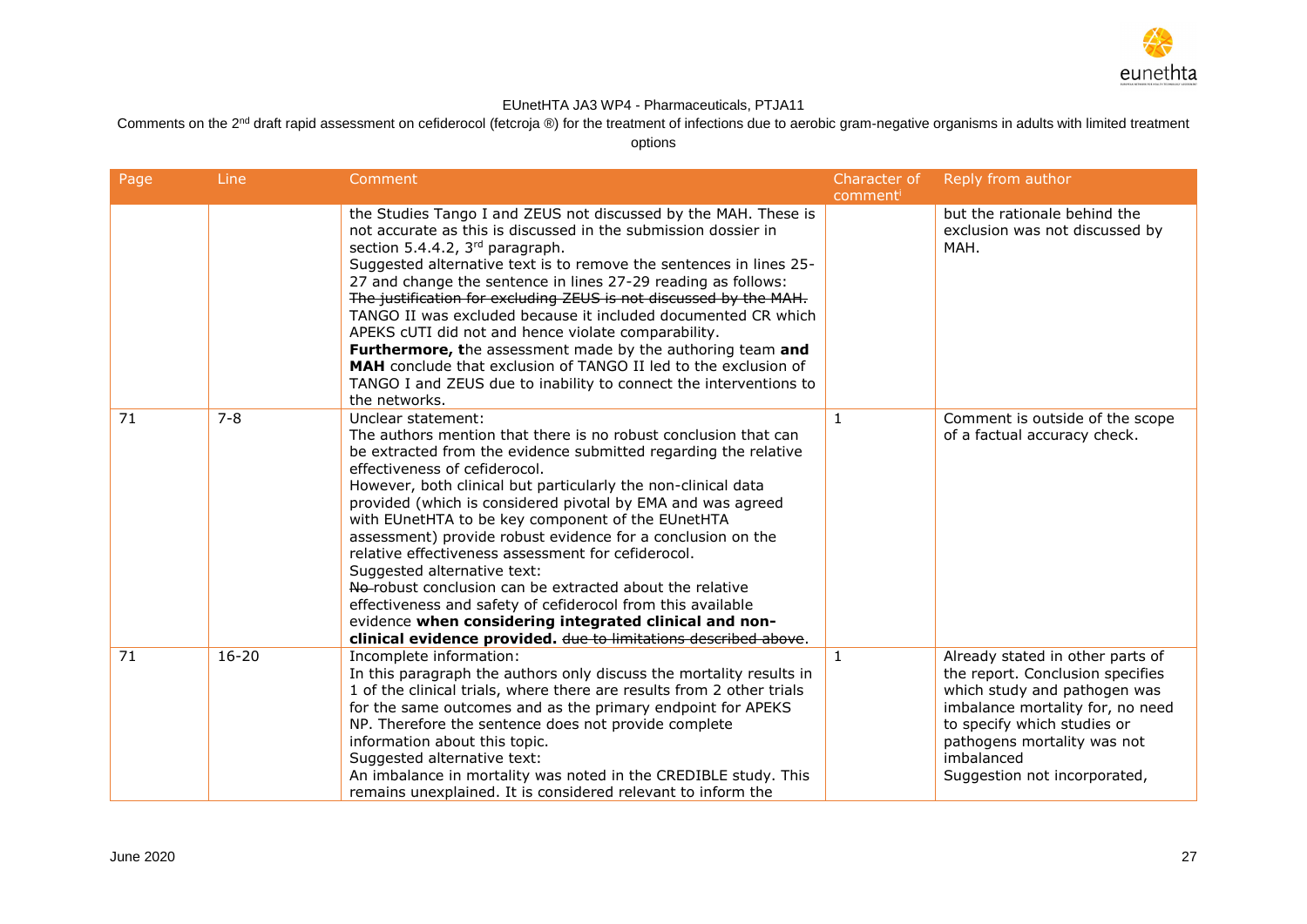

Comments on the 2<sup>nd</sup> draft rapid assessment on cefiderocol (fetcroja ®) for the treatment of infections due to aerobic gram-negative organisms in adults with limited treatment

| Page | Line      | Comment                                                                                                                                                                                                                                                                                                                                                                                                                                                                                                                                                                     | Character of<br>comment | Reply from author                                                     |
|------|-----------|-----------------------------------------------------------------------------------------------------------------------------------------------------------------------------------------------------------------------------------------------------------------------------------------------------------------------------------------------------------------------------------------------------------------------------------------------------------------------------------------------------------------------------------------------------------------------------|-------------------------|-----------------------------------------------------------------------|
|      |           | prescribers of the imbalance in mortality in the CREDIBLE-CR<br>study and association between mortality and infection with<br>Acinetobacter spp in the cefiderocol treatment arm. This<br>imbalance in mortality was not observed in for other<br>pathogens in CREDIBLE study, nor for APEKS NP study in<br>the overall population or for Acinetobacter spp in<br>particular. It was also not observed in APEKS cUTI study.<br>At the request of CHMP, an adequate warning mentioning the<br>imbalance in mortality was included in section 4.4. in the SmPC.               |                         |                                                                       |
| 71   | $22 - 23$ | Sentence unclear and inaccurate:<br>It is unclear what authors mean by "normally susceptible<br>species". The in vitro data of cefiderocol shows activity against all<br>types of beta-lactamases, including metallo-beta-lactamases, for<br>which there are limited agents with demonstrated activity.<br>Suggested alternative text:<br>The in vitro antibacterial activity effect of cefiderocol against<br>normally susceptible species is not affected by any of the the<br>majority of beta-lactamases, which is not the case for other<br>comparator antibacterials. |                         | Partially integrated and partially<br>corrected by the medical editor |
| 71   | $23 - 24$ | Unclear sentence:<br>cefiderocol indication is for infection caused by aerobic Gram-<br>negative pathogens in adult patients with limited treatment<br>options. Gram-positive and anaerobic Gram-negative pathogens<br>are therefore out of the scope of this assessment. it is thus<br>unclear the relevance of this sentence for the EUnetHTA relative<br>effectiveness assessment;<br>Suggested alternative text is to remove this sentence.                                                                                                                             | $\mathbf{1}$            | Suggestion incorporated                                               |
| 71   | $27 - 31$ | Unclear sentence:<br>It is unclear the relevance of the paragraph for the EUnetHTA<br>relative Effectiveness Assessment; as is, the sentence describes a<br>regulatory requirement; no consideration was made within the<br>Relative effectiveness assessment regarding the resistance data<br>provided (and excluded from the analysis, despite being part of<br>the List of scoping questions).<br>Suggested alternative text is to remove the paragraph.                                                                                                                 | 1                       | Changed as in other parts in the<br>report                            |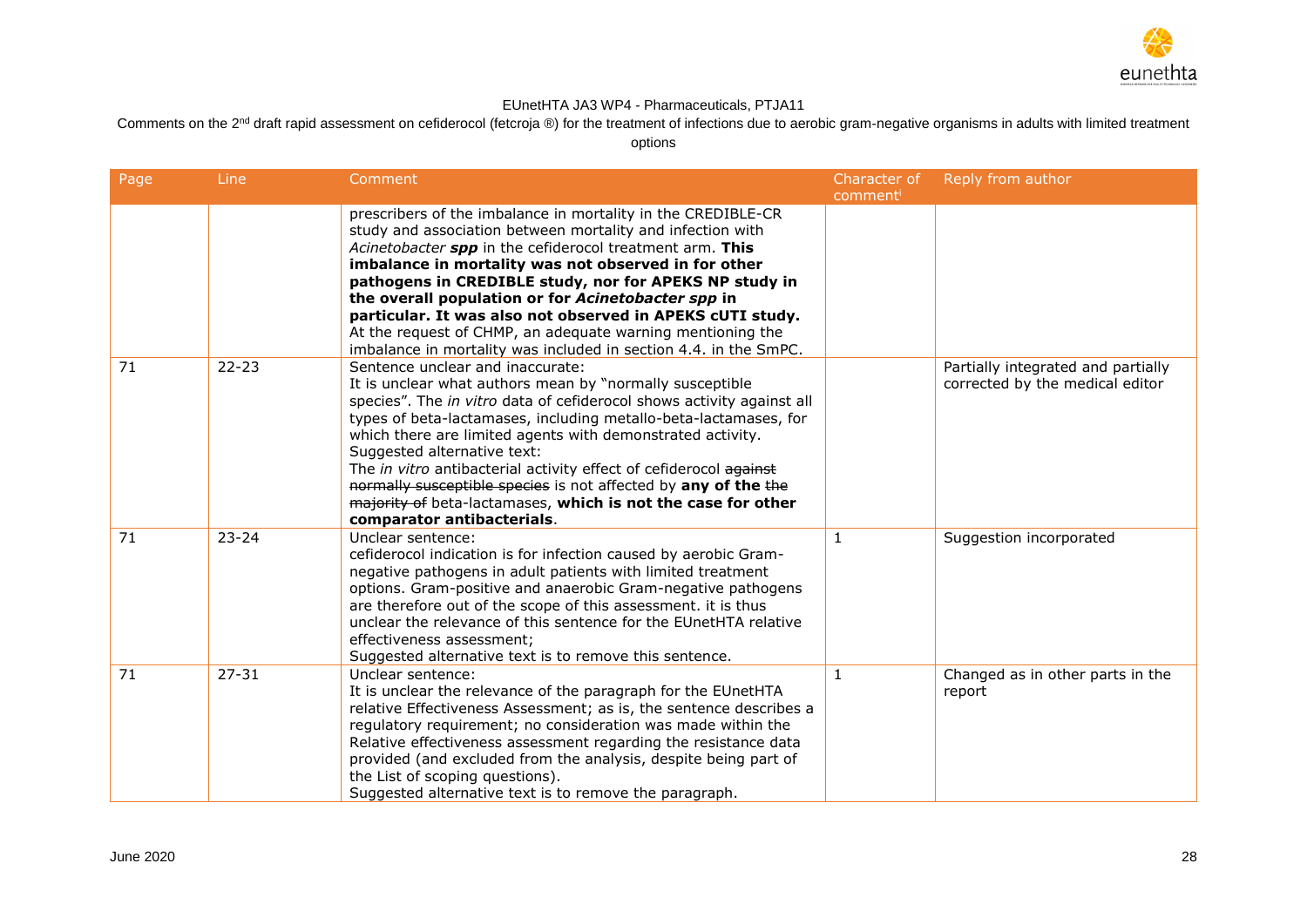

Comments on the  $2<sup>nd</sup>$  draft rapid assessment on cefiderocol (fetcroja ®) for the treatment of infections due to aerobic gram-negative organisms in adults with limited treatment options

Page Line Comment Commet Comment Character of Character of Character of comment<sup>i</sup> Reply from author 93 Table 41 – Drug class Information incomplete: the ATC code for cefiderocol is Antibacterials for systemic use, **other cephalosporins and penems** 3 Suggestion incorporated  $93$  Table  $41 -$ ATPM Please include definition in of ATPM in the foot notes of the table 3 Information added 120 31-32 Incomplete sentence: Data for SIDERO WT based on the EUCAST breakpoints was also provided in the dossier for the EU isolate, while CLSI breakpoints were used for the global analyses. Suggested alternative sentence: (…) according to the CLSI **for analyses on the global total isolates and EUCAST for the breakpoints were used for the European subsample of isolates** (overall and non-fermenters). Suggestion incorporated 120 43-45 Missing information The authors did not include any conclusions about the results of the data presented for SIDERO WT; furthermore, the authors do not mention the analysis agreed at the scoping meeting predicting susceptibility rates for Europe in MDR isolates by infection site, nor mention how these were part of the assessment. Suggested additional text: **Overall, cefiderocol has shown similar or higher susceptibility rates regardless of pathogen, and infection site, compared to all comparators included in the study.** 1 Comment is outside of the scope of a factual accuracy check. 123 9-25 Data under embargo: As per EUnetHTA guidelines the confidential attachments remain confidential to protect data under embargo for publication purposes; only top line results were included in the submission dossier , but all information was made available for transparency. Similarly to what happens to the CSRs for RCTs, the CFR analysis text and table was part of the confidential and both have been directly copied and pasted into this report, which will then be publicly available; EUnetHTA authors should re-write this section, highlighting the relevant data, and simultaneously protecting the confidential data 1 Comment is outside the scope of the factual accuracy check. As per our guidelines (submission requirements to be found [here\)](https://eunethta.eu/wp-content/uploads/2019/09/EUnetHTA-submission-requirements-V2.pdf), EUnetHTA is free to cite from any material you have submitted – thus including attachments. Attachments, such as CSR and the PK/PD analysis will not be made public as a stand-alone document – like we do for the core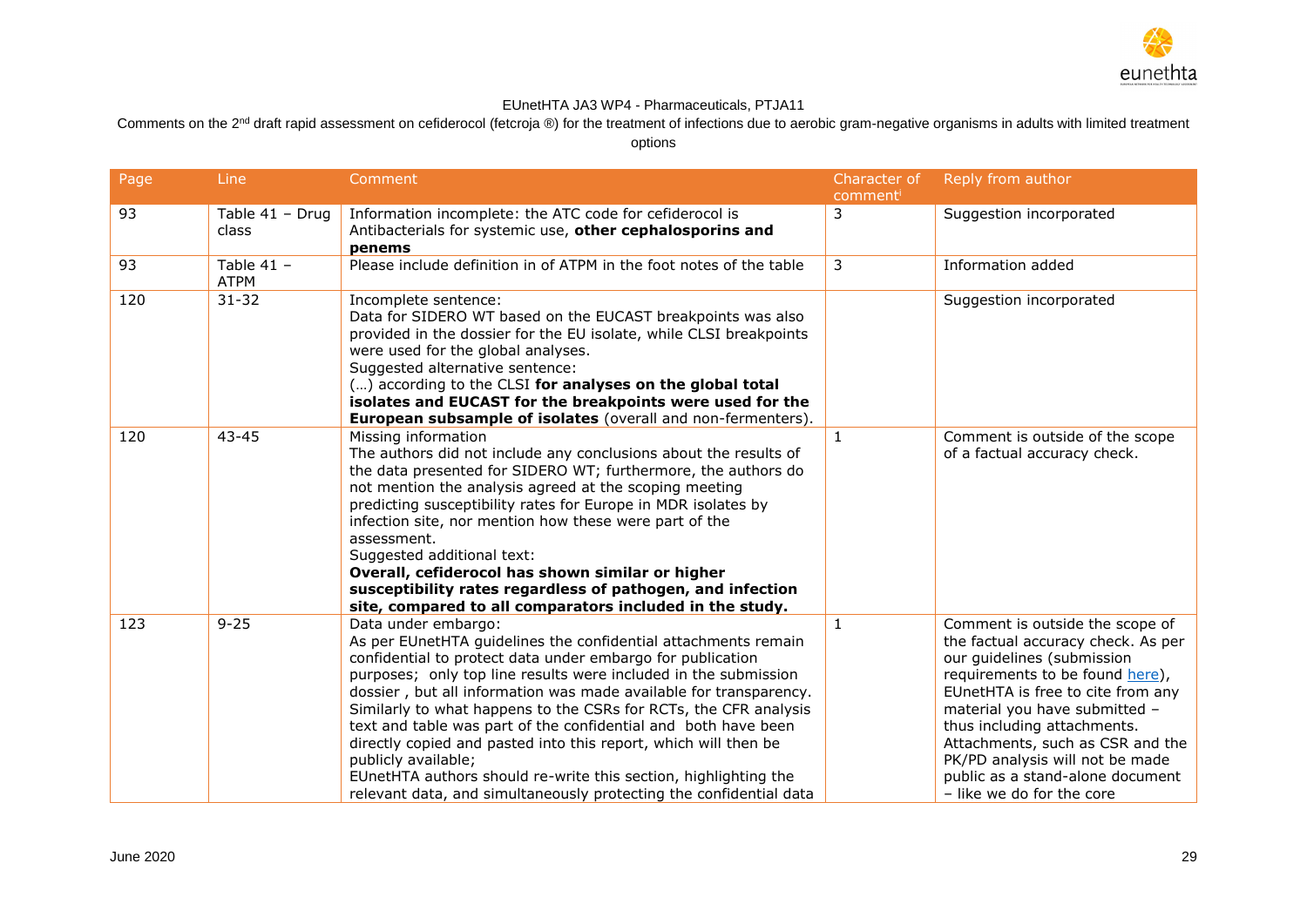

Comments on the 2<sup>nd</sup> draft rapid assessment on cefiderocol (fetcroja ®) for the treatment of infections due to aerobic gram-negative organisms in adults with limited treatment

| Page | Line    | Comment                                                                                                                          | Character of   | Reply from author                 |
|------|---------|----------------------------------------------------------------------------------------------------------------------------------|----------------|-----------------------------------|
|      |         | under protection of publications embargo.                                                                                        | comment        | submission dossier. As mentioned  |
|      |         |                                                                                                                                  |                | before, EUnetHTA does not allow   |
|      |         |                                                                                                                                  |                | any redaction/blacking out of     |
|      |         |                                                                                                                                  |                | information in our Joint          |
|      | 32-34   |                                                                                                                                  |                | Assessment report.                |
| 124  |         | Incorrect sentence:<br>The reason why it is not possible to include Acinetobacter                                                |                | Suggestion incorporated           |
|      |         | baumanii is not due to the lack of established breakpoints for                                                                   |                |                                   |
|      |         | cefiderocol as the authors mention (as detailed above EUCAST                                                                     |                |                                   |
|      |         | defined PK/PD breakpoints for this pathogen for cefiderocol), but                                                                |                |                                   |
|      |         | rather because ceftolozane/tazobactam does not have activity<br>against this pathogen, which does not permit for the analysis to |                |                                   |
|      |         | be conducted in this pathogen.                                                                                                   |                |                                   |
|      |         | Suggested alternative text for the first sentence and removal of                                                                 |                |                                   |
|      |         | the second sentence:                                                                                                             |                |                                   |
|      |         | The comparative PTA analysis includes Enterobacterales and                                                                       |                |                                   |
|      |         | P.aeruginosa, but due to lack of established breakpoints for<br>eefiderocol activity of comparators for this pathogen, it was    |                |                                   |
|      |         | not possible to include the clinically important Acinetobacter                                                                   |                |                                   |
|      |         | spp.                                                                                                                             |                |                                   |
|      |         | Enterobacterales and P.aeruginosa are however the only                                                                           |                |                                   |
|      |         | pathogens for which there are sufficient data to allow clinical                                                                  |                |                                   |
| 124  | 39      | breakpoints for cefiderocol to be established by EUCAST.<br>Inaccurate sentence:                                                 | $\mathcal{P}$  | Suggestion not incorporated. This |
|      |         | The authors refer the population in this retrospective comparative                                                               |                | is how it is explained in the     |
|      |         | PK/PD study is enriched with resistant isolates, however, this is                                                                |                | article.                          |
|      |         | more accurately defined as a subgroup analysis reflective of MDR                                                                 |                |                                   |
|      |         | isolates, to be consistent with the target population.                                                                           |                |                                   |
|      |         | Suggested alternative text:<br>As this study includes a subgroup of isolates reflective of                                       |                |                                   |
|      |         | MDR pathogens, MIC50 and MIC90 for ()                                                                                            |                |                                   |
| 125  | $1 - 2$ | Unclear sentence:                                                                                                                | $\overline{2}$ | Suggestion incorporated           |
|      |         | Despite the fact that EUCAST breakpoint for meropenem is                                                                         |                |                                   |
|      |         | 2mg/ml for both bacteria, this is not the breakpoint used when                                                                   |                |                                   |
|      |         | analysing MDR pathogens; that is 8mg/ml. Since the isolates                                                                      |                |                                   |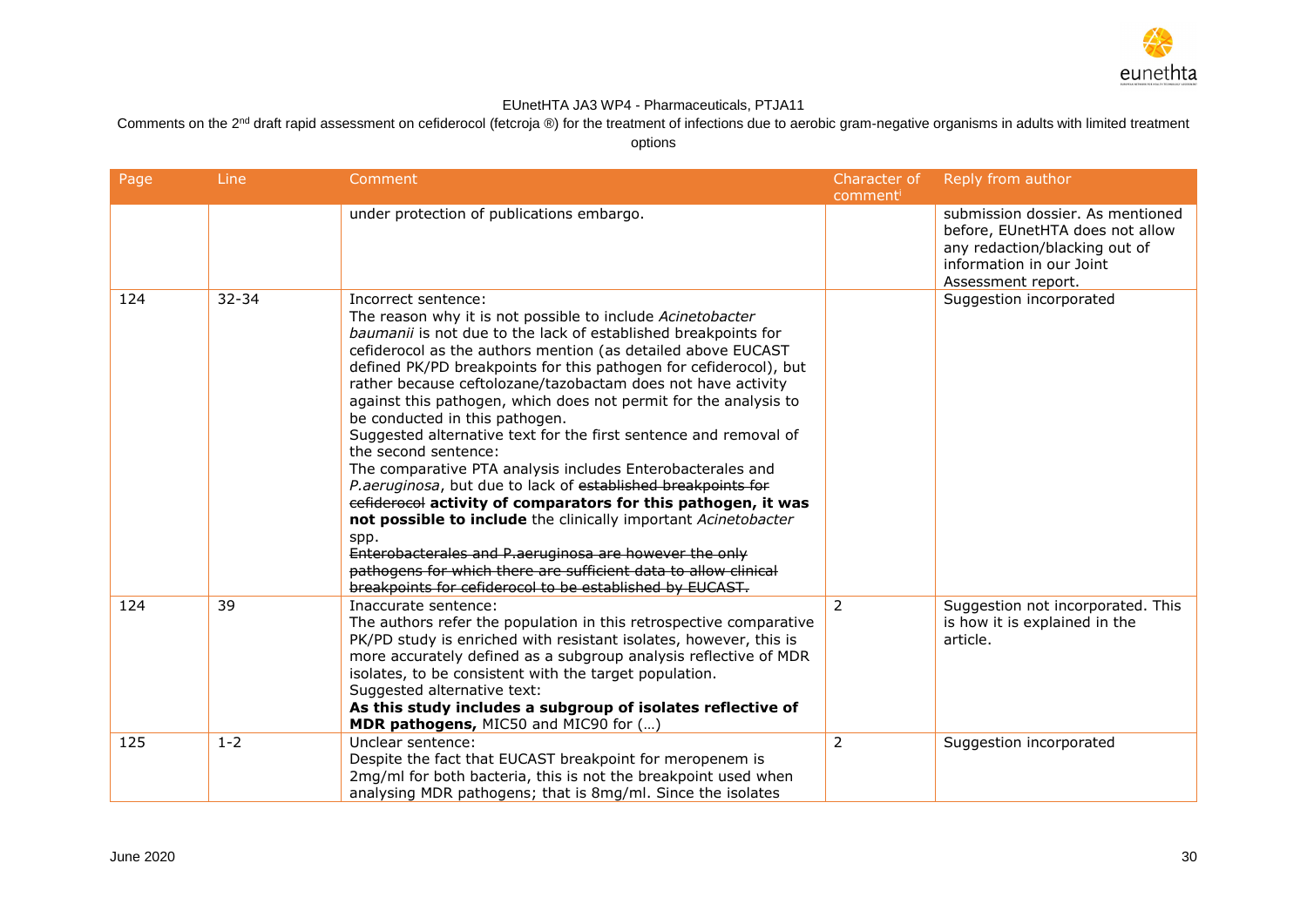

Comments on the 2<sup>nd</sup> draft rapid assessment on cefiderocol (fetcroja ®) for the treatment of infections due to aerobic gram-negative organisms in adults with limited treatment

| Page               | Line                                              | Comment                                                                                                                                                                                                                                                                                                                                                                                                                                                                                                                                                                                                                                                                                             | Character of<br>comment | Reply from author                                                                                               |
|--------------------|---------------------------------------------------|-----------------------------------------------------------------------------------------------------------------------------------------------------------------------------------------------------------------------------------------------------------------------------------------------------------------------------------------------------------------------------------------------------------------------------------------------------------------------------------------------------------------------------------------------------------------------------------------------------------------------------------------------------------------------------------------------------|-------------------------|-----------------------------------------------------------------------------------------------------------------|
|                    |                                                   | included were MDR, the breakpoint selected for meropenem was<br>therefore 8mg/ml; this was a conservative approach that, as the<br>authors say, could lead to an over estimation of the susceptibility<br>to Meropenem<br>Suggested alternative text:<br><b>Despite</b> the official breakpoint established by EUCAST for<br>meropenem is 2mg/ml for both bacteria, a breakpoint of 8<br>mg/ml was used, as it is more accurate to reflect the high<br>dosing regimen that would correlate with the<br>recommended dosing in critically ill patients with severe<br>infection. This impact is a conservative approach leading to<br>a potential overestimation of the susceptibility for meropenem. |                         |                                                                                                                 |
| 125                | $11 - 12$                                         | Inaccurate sentence:<br>The authors refer that the retrospective comparative PK/PD study<br>does not include CR isolates; However, these isolates were not<br>excluded from the sample which is reflective of MDR pathogens,<br>that include pathogens resistant to CR. This information should be<br>accurately reflected in the sentence.<br>Suggested alternative text is to remove the sentence, as it reflect<br>the MDR target population and includes CR pathogens.                                                                                                                                                                                                                          | $\overline{2}$          | Suggestion not incorporated but<br>sentence rephrased.                                                          |
| Entire<br>document | When referring<br>to APEKS-NP                     | Within the context of APEKS-NP, when referring to the<br>comparator, this should be reflective that it is High Dose (HD)<br>meropenem, so distinction scan be made from regular lower<br>dose; proposed revised text throughout the document: HD<br>meropenem                                                                                                                                                                                                                                                                                                                                                                                                                                       | 3                       | Suggestion incorporated                                                                                         |
| Entire<br>document | Entire<br>document                                | All genus species names should be harmonised for italic font as<br>well as in vitro and in vivo                                                                                                                                                                                                                                                                                                                                                                                                                                                                                                                                                                                                     | 3                       | Comment is outside the scope of a<br>factual accuracy check, but this<br>was corrected by the medical<br>editor |
| 127<br>onwards     | Table A1<br>Evidence on<br>research<br>question 2 | Incomplete and inaccurate information:<br>APEKS NP is part of the Evidence pack and should be detailed in<br>the description of available evidence. Furthermore, this should be<br>consistent with the information in the report that mentioned that<br>APEKS-NP provides efficacy evidence for the critically ill patients<br>This is further supported by the fact that the APACHE mean                                                                                                                                                                                                                                                                                                           | $\mathbf{1}$            | Partially incorporated                                                                                          |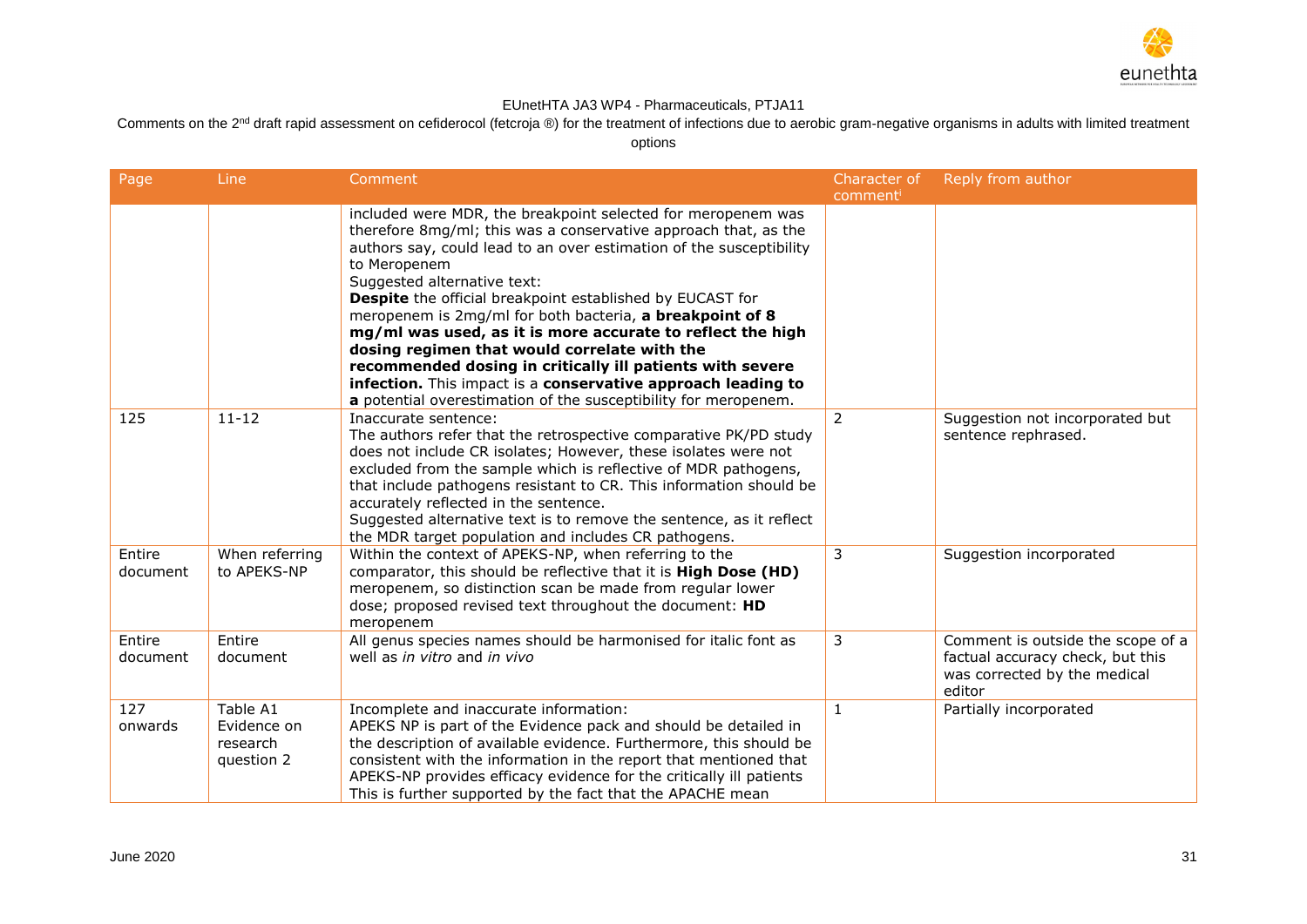

Comments on the 2<sup>nd</sup> draft rapid assessment on cefiderocol (fetcroja ®) for the treatment of infections due to aerobic gram-negative organisms in adults with limited treatment

| Page           | Line                                               | Comment                                                                                                                                                                                                                                                                                                                                                                                                                                                                                                                                                                                                                                                                                                                                                                                                                                                                                                                                                                                                                                                                                                                                                                                            | Character of<br>comment | Reply from author                                     |
|----------------|----------------------------------------------------|----------------------------------------------------------------------------------------------------------------------------------------------------------------------------------------------------------------------------------------------------------------------------------------------------------------------------------------------------------------------------------------------------------------------------------------------------------------------------------------------------------------------------------------------------------------------------------------------------------------------------------------------------------------------------------------------------------------------------------------------------------------------------------------------------------------------------------------------------------------------------------------------------------------------------------------------------------------------------------------------------------------------------------------------------------------------------------------------------------------------------------------------------------------------------------------------------|-------------------------|-------------------------------------------------------|
|                |                                                    | scores in the APEKS-NP were 15 and above (which represent an<br>25% chance of mortality), with a significant proportion above 20.<br>An APACHE score >14 represents a mortality risk of 25%, which<br>confirms the critically ill/life-threatening condition of these<br>patients. Moreover, the mortality was assessed as a primary<br>endpoint in APEKS NP study, which assumes that these patients<br>have a life-threatening condition and are at risk of death within<br>the next 14 days. All these aspects are inconsistent with the<br>authors conclusions that there was no robust clinical data, to<br>support an assessment for the target population 2 according to<br>the PICO.<br>Suggested alternative text:<br>Patients in APEKS-NP can be seen as critically ill and<br>therefore representative for patient population 2, critically<br>ill patients with suspected MDR infection.                                                                                                                                                                                                                                                                                               |                         |                                                       |
| 127<br>onwards | Table $A1 -$<br>Evidence<br>research<br>question 1 | Inaccurate information:<br>It is mentioned that there is limited evidence, but in the same<br>document is requested RWE data; this was provided by the<br>description of the compassionate use cases in the submission<br>dossier; furthermore, APEKS NP subgroup of carbapenem non-<br>susceptible patients analysis was provided and provides further<br>evidence in this target population; Also CREDIBLE-CR provides<br>evidence for BAT in the target population; finally, as discussed<br>and agreed on the scoping meeting, non-clinical data is key for an<br>integrated assessment and have been provided to EUnetHTA, but<br>it is unclear how this was integrated in the assessment<br>Suggested alternative text:<br>Limited or absent clinical evidence against relevant comparators,<br>that consisted of only one phase 3 study not designed to show<br>differences between intervention and comparator (BAT), a<br>subgroup of patients with Carbapenem resistant infection<br>in APEKS-NP, and a compilation of over 70 compassionate<br>use cases. Small patient population in studies.<br>Further in vitro and PK/PD data provides key evidence for<br>this patient population. | $\mathbf{1}$            | Suggestion not incorporated. See<br>previous comments |